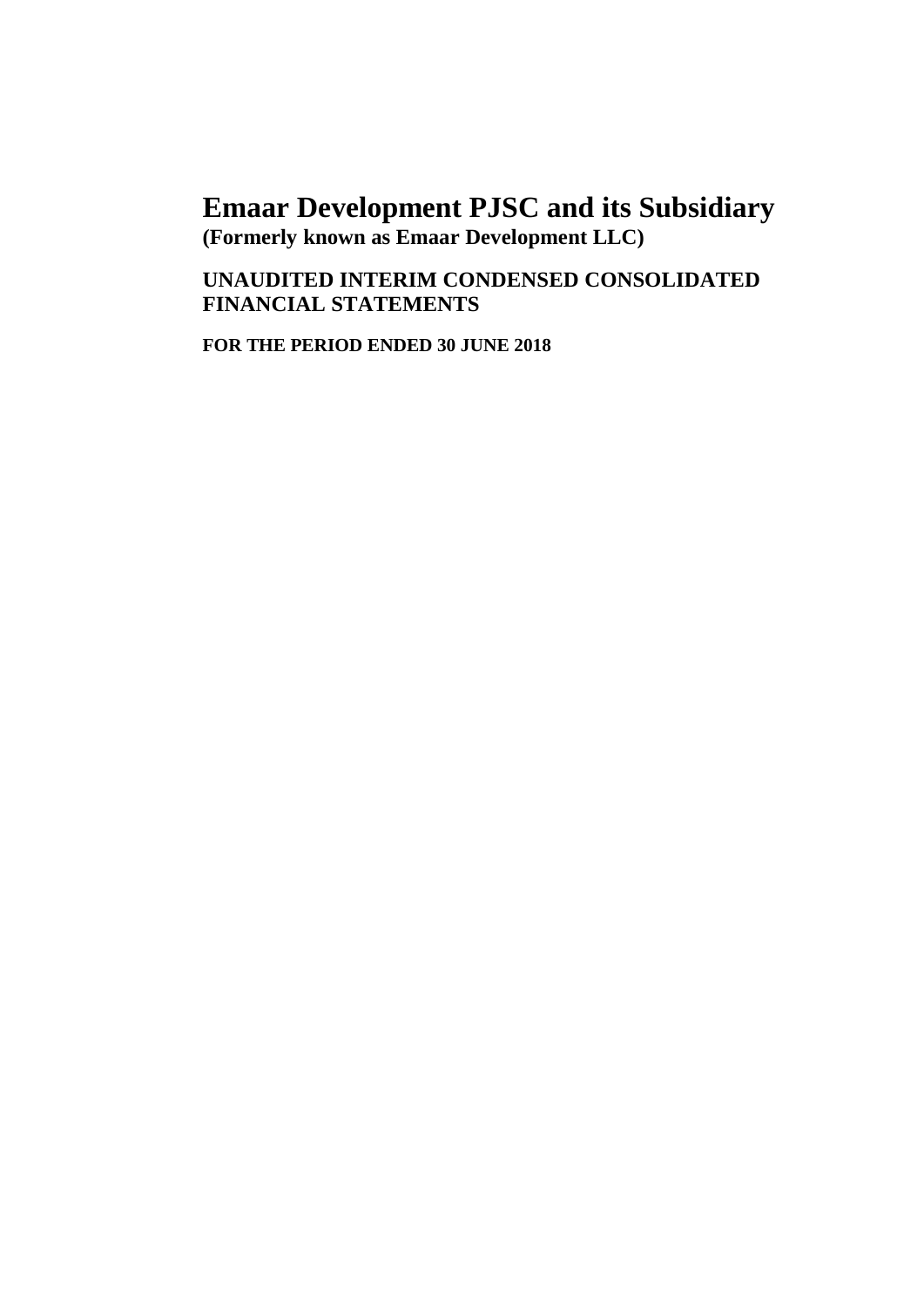**Unaudited Interim Condensed Consolidated Financial Statements For the Period Ended 30 June 2018**

**Table of Contents**

## **Pages**

| <b>Report on Review of Interim Condensed Consolidated Financial Statements</b> | 1        |
|--------------------------------------------------------------------------------|----------|
| <b>Interim Consolidated Statement of Comprehensive Income</b>                  | 2        |
| <b>Interim Consolidated Statement of Financial Position</b>                    | 3        |
| <b>Interim Consolidated Statement of Changes in Equity</b>                     | $4 - 5$  |
| <b>Interim Consolidated Statement of Cash Flows</b>                            | 6        |
| <b>Notes to the Interim Condensed Consolidated Financial Statements</b>        | $7 - 23$ |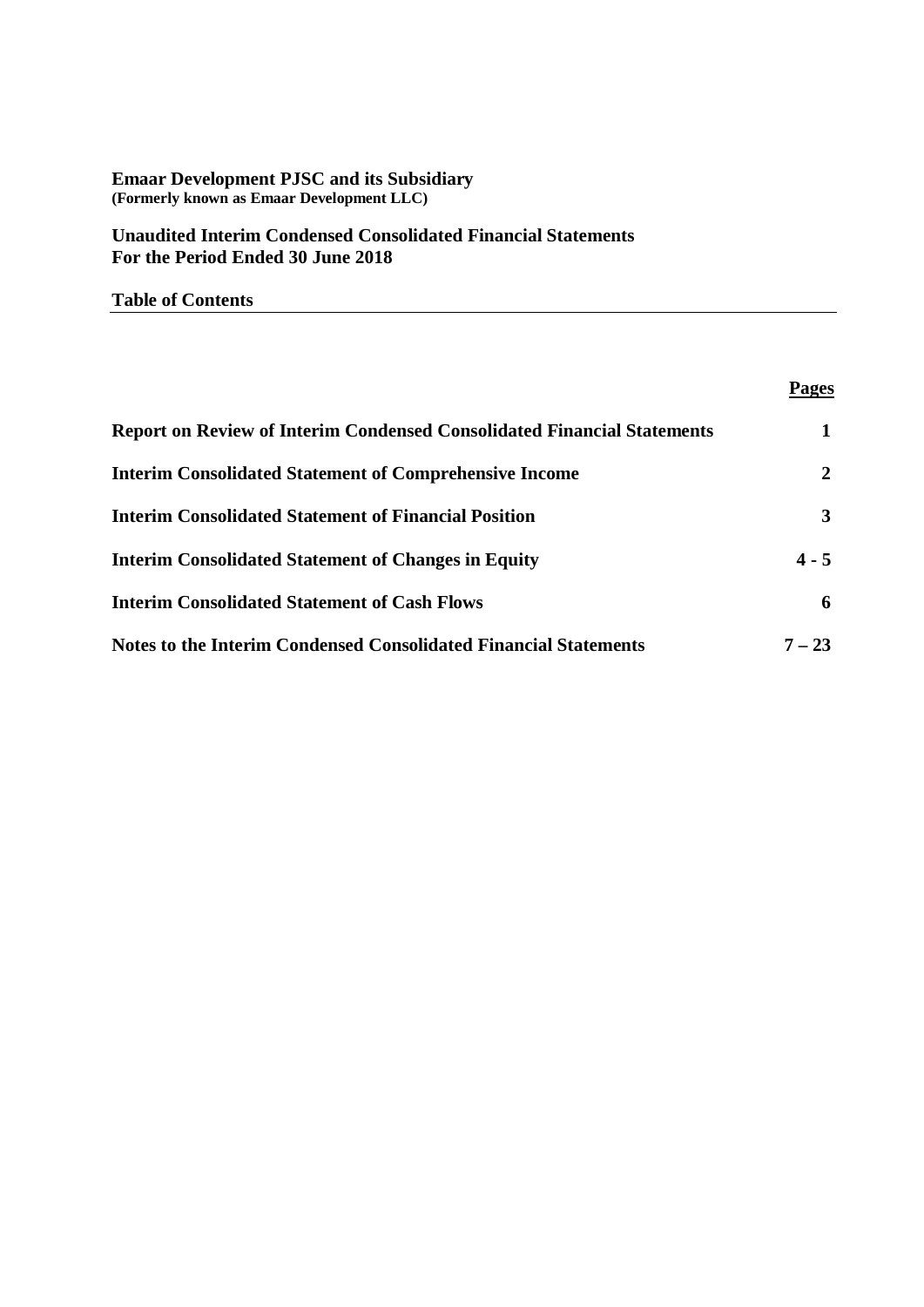

Ernst & Young P O Box 9267 28th Floor, Al Sagr Business Tower Sheikh Zayed Road Dubai, United Arab Emirates

Tel: +971 4 332 4000 Fax: +971 4 332 4004 dubaj@ae.ev.com ey.com/mena

## REPORT ON REVIEW OF INTERIM CONDENSED CONSOLIDATED FINANCIAL STATEMENTS TO THE SHAREHOLDERS OF EMAAR DEVELOPMENT PJSC (FORMERLY KNOWN AS EMAAR DEVELOPMENT LLC) AND ITS SUBSIDIARY

## **Introduction**

We have reviewed the accompanying interim condensed consolidated financial statements of Emaar Development PJSC (formerly known as Emaar Development LLC) (the "Company") and its subsidiary (the "Group") as at 30 June 2018, comprising of the interim consolidated statement of financial position as at 30 June 2018, and the related interim consolidated statements of comprehensive income for the three-month and six-month periods and statement of changes in equity and cash flows for the six-month period then ended and explanatory notes. Management is responsible for the preparation and presentation of these interim condensed consolidated financial statements in accordance with IAS 34 Interim Financial Reporting ("IAS 34"). Our responsibility is to express a conclusion on these interim condensed consolidated financial statements based on our review.

#### **Scope of Review**

We conducted our review in accordance with International Standard on Review Engagements 2410, "Review of Interim Financial Information Performed by the Independent Auditor of the Entity". A review of interim financial information consists of making inquiries, primarily of persons responsible for financial and accounting matters, and applying analytical and other review procedures. A review is substantially less in scope than an audit conducted in accordance with International Standards on Auditing and, consequently, does not enable us to obtain assurance that we would become aware of all significant matters that might be identified in an audit. Accordingly, we do not express an audit opinion.

#### Conclusion

Based on our review, nothing has come to our attention that causes us to believe that the accompanying interim condensed consolidated financial statements are not prepared, in all material respects, in accordance with IAS 34.

We have not reviewed the financial information for the three-month and six-month periods ended 30 June 2017 and accordingly do not express a conclusion thereon.

For Ernst & Young

Signed by: Anthony O'Sullivan Partner Registration No: 687

13 August 2018

Dubai, United Arab Emirates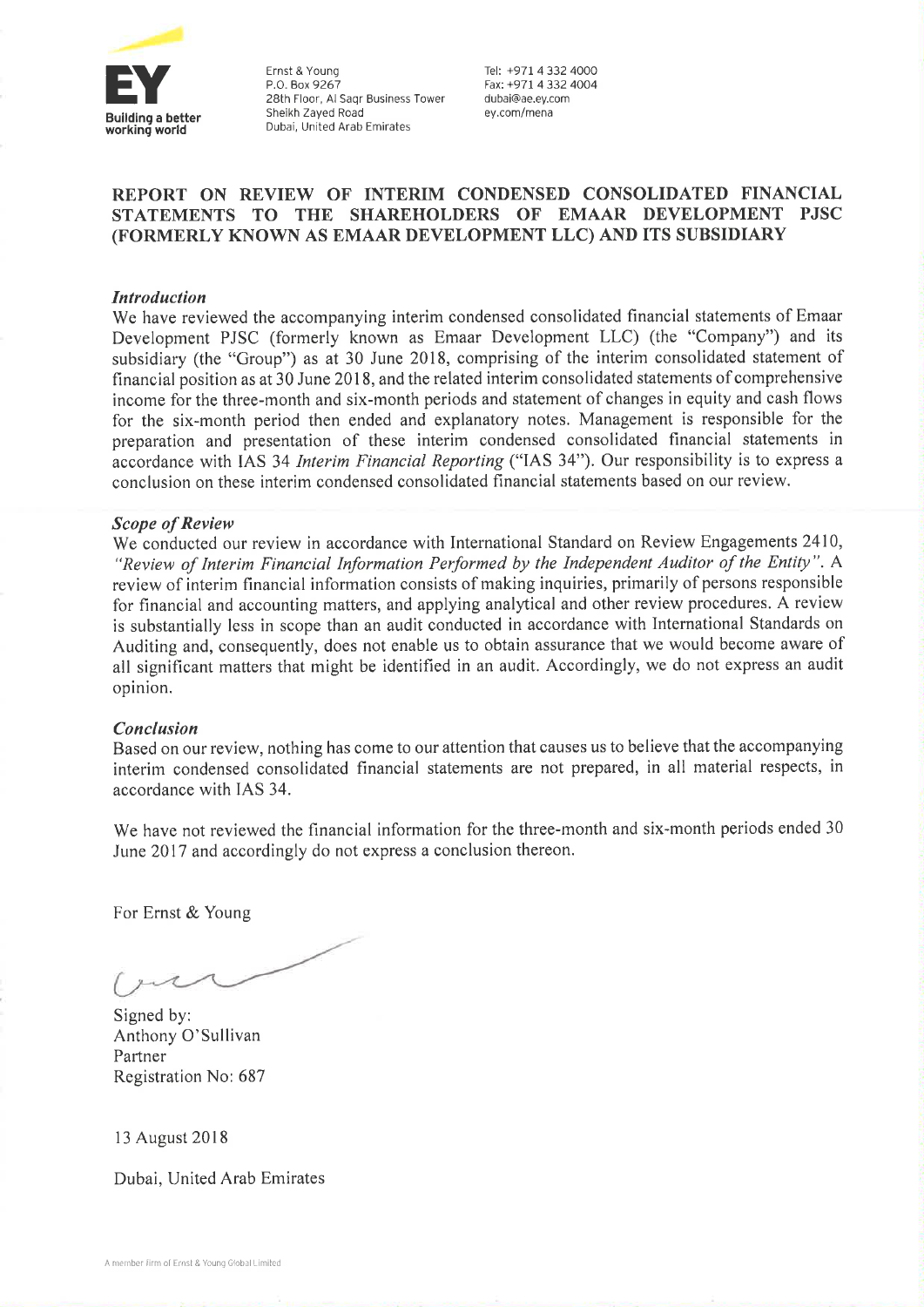## INTERIM CONSOLIDATED STATEMENT OF COMPREHENSIVE INCOME For the period ended 30 June 2018 (Unaudited)

### *(US\$ 1.00 = AED 3.673)*

|                |                                                                                              |                                   |                              | Three-month<br>period ended                          |                                                                                              |
|----------------|----------------------------------------------------------------------------------------------|-----------------------------------|------------------------------|------------------------------------------------------|----------------------------------------------------------------------------------------------|
| <b>Notes</b>   | 30 June<br>2018*<br><b>AED'000</b>                                                           | 30 June<br>2018<br><b>AED'000</b> | $30$ June<br>2017<br>AED'000 | 30 June<br>2018<br><b>AED'000</b>                    | $30$ June<br>2017<br>AED'000                                                                 |
| $\overline{4}$ | 8,168,847                                                                                    | 6,990,722                         | 3,191,266                    | 3,725,505                                            | 1,517,878                                                                                    |
| $\overline{4}$ |                                                                                              |                                   |                              |                                                      | (886, 692)                                                                                   |
|                | 3,617,490                                                                                    | 3,079,088                         | 1,227,188                    | 1,670,998                                            | 631,186                                                                                      |
| 5<br>6         | (667, 863)<br>90,123<br>(95, 663)<br>119,415<br>36,743                                       | 72,476<br>110,704<br>29,142       | 55,528<br>49,330             | (301,091)<br>41,632<br>(42, 679)<br>97,609<br>17,022 | (80,793)<br>33,963<br>(3,246)<br>36,229<br>(1, 819)                                          |
|                | 3,100,245                                                                                    | 2,651,839                         | 1,090,032                    | 1,483,491                                            | 615,520                                                                                      |
|                |                                                                                              |                                   |                              |                                                      |                                                                                              |
|                | 3,100,245                                                                                    | 2,651,839                         | 1,090,032                    | 1,483,491                                            | 615,520                                                                                      |
|                | 2,109,711<br>990,534                                                                         | 1,816,238<br>835,601              | 1,081,092<br>8,940           | 996,982<br>486,509                                   | 575,425<br>40,095                                                                            |
|                | 3,100,245                                                                                    | 2,651,839                         | 1,090,032                    | 1,483,491                                            | 615,520                                                                                      |
|                | 0.53                                                                                         | 0.45                              | 3,603,640                    | 0.25                                                 | 1,918,083                                                                                    |
|                | Selling, general and administrative expenses<br>- basic and diluted earnings per share (AED) | 2017 to                           | 21 November                  | Six-month<br>period ended<br>(560, 339)<br>(79, 232) | $(4,551,357)$ $(3,911,634)$ $(1,964,078)$ $(2,054,507)$<br>(232,976)<br>(6, 594)<br>(2, 444) |

*\* The period from 21 November 2017 to 30 June 2018 is disclosed to provide additional information on the results post the initial public offering.*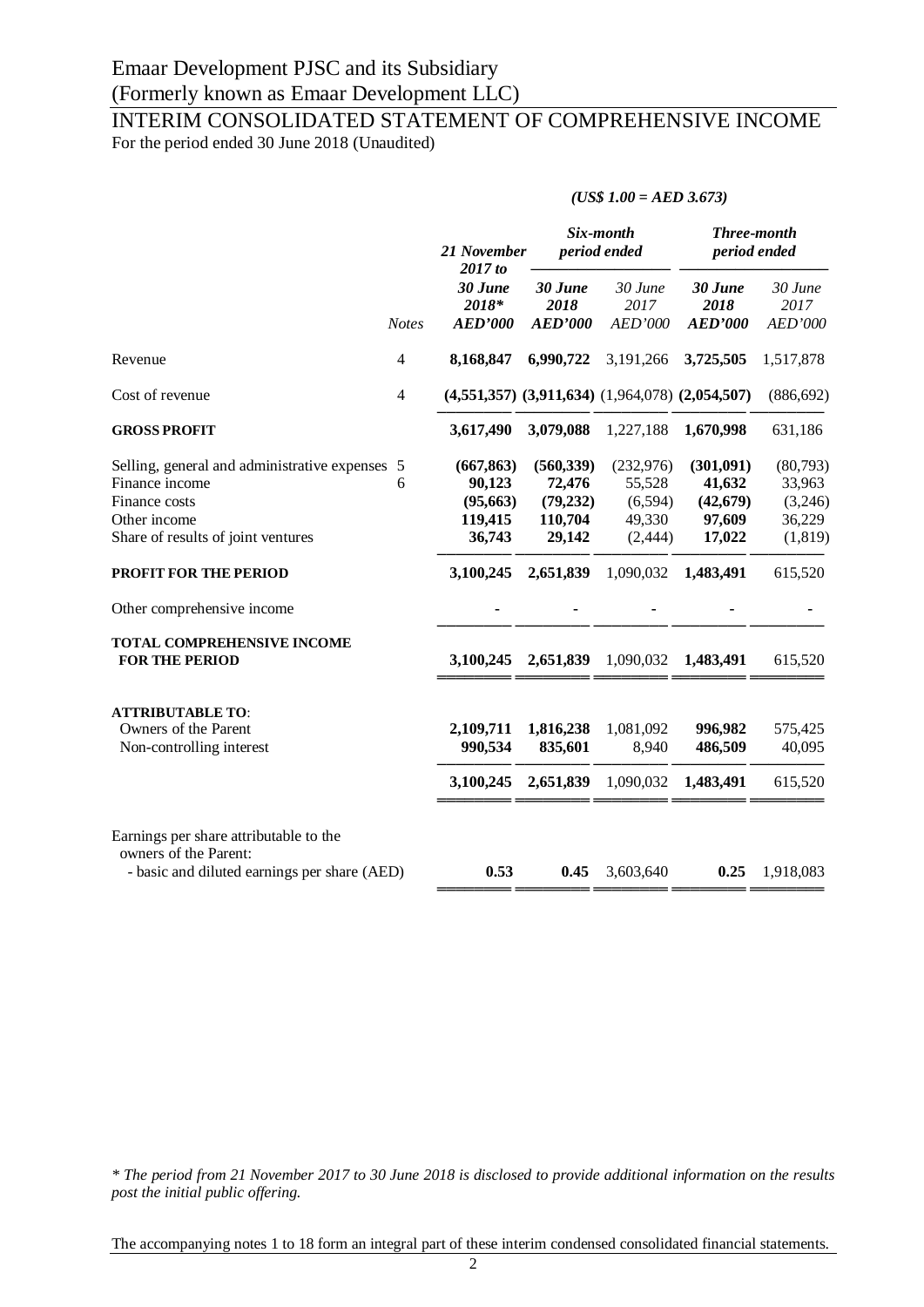## INTERIM CONSOLIDATED STATEMENT OF FINANCIAL POSITION As at 30 June 2018 (Unaudited)

|                                                                                           |              | $(US$ 1.00 = AED 3.673)$          |                                |  |
|-------------------------------------------------------------------------------------------|--------------|-----------------------------------|--------------------------------|--|
|                                                                                           | <b>Notes</b> | 30 June<br>2018<br><b>AED'000</b> | 31 December<br>2017<br>AED'000 |  |
| ASSETS                                                                                    |              |                                   |                                |  |
| Bank balances and cash                                                                    | 7            | 8,988,011                         | 9,611,896                      |  |
| Trade and unbilled receivables                                                            | 8            | 3,312,163                         | 1,566,296                      |  |
| Other assets, receivables, deposits and prepayments                                       | 9            | 4,169,734                         | 3,141,553                      |  |
| Development properties                                                                    | 10           | 10,399,824                        | 9,359,957                      |  |
| Loans to joint ventures                                                                   | 11           | 441,813                           | 405,630                        |  |
| Investments in joint ventures                                                             | 12           | 29,707                            | 565                            |  |
| Property, plant and equipment                                                             |              | 62,485                            | 67,174                         |  |
| <b>TOTAL ASSETS</b>                                                                       |              | 27,403,737                        | 24,153,071                     |  |
| <b>LIABILITIES AND EQUITY</b>                                                             |              |                                   |                                |  |
| LIABILITIES                                                                               | 13           | 7,465,721                         | 5,837,435                      |  |
| Trade and other payables                                                                  |              | 6,735,792                         | 7,695,335                      |  |
| Advances from customers<br>Retentions payable                                             |              | 530,117                           | 477,872                        |  |
|                                                                                           | 14           | 3,926,235                         | 3,921,423                      |  |
| Interest-bearing loans and borrowings<br>Provision for employees' end-of-service benefits |              | 21,750                            | 21,223                         |  |
| <b>TOTAL LIABILITIES</b>                                                                  |              | 18,679,615                        | 17,953,288                     |  |
| <b>EQUITY</b><br><b>Equity attributable to owners of the Parent</b>                       |              |                                   |                                |  |
| Share capital                                                                             |              | 4,000,000                         | 4,000,000                      |  |
| Statutory reserve                                                                         |              | 150                               | 150                            |  |
| Retained earnings                                                                         |              | 2,899,667                         | 1,083,429                      |  |
|                                                                                           |              | 6,899,817                         | 5,083,579                      |  |
| Non-controlling interests                                                                 |              | 1,824,305                         | 1,116,204                      |  |
| <b>TOTAL EQUITY</b>                                                                       |              | 8,724,122                         | 6,199,783                      |  |
| TOTAL LIABILITIES AND EQUITY                                                              |              | 27,403,737                        | 24,153,071                     |  |

The interim condensed consolidated financial statements were authorised for issue on 13<sup>th</sup> August 2018 by:

Chairman

Director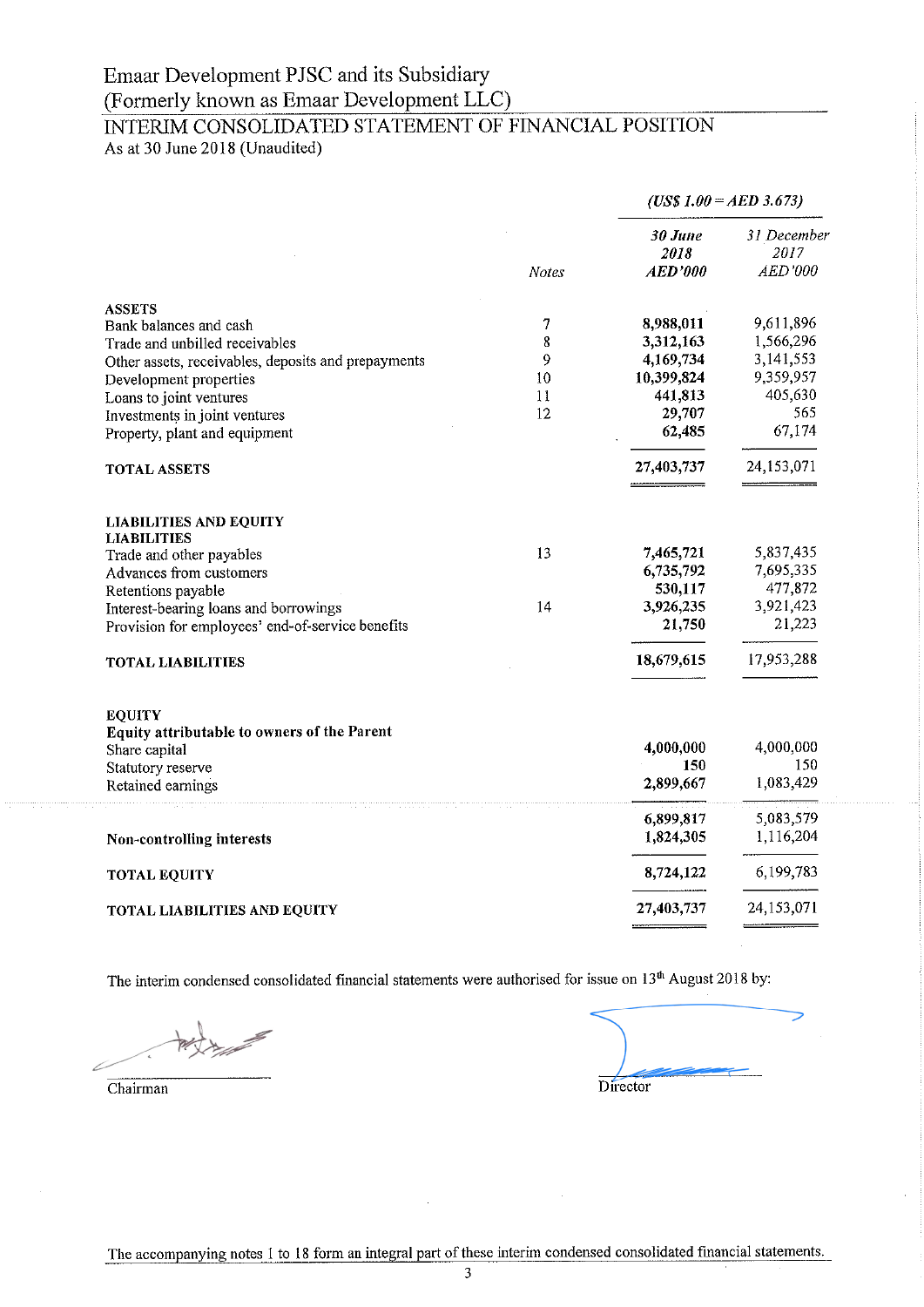# Emaar Development PJSC and its Subsidiary

(Formerly known as Emaar Development LLC)

## INTERIM CONSOLIDATED STATEMENT OF CHANGES IN EQUITY

For the period ended 30 June 2018 (Unaudited)

| Attributable to the owners of the Parent |                                 |                                 |                                          |                          |                                             |                                   |
|------------------------------------------|---------------------------------|---------------------------------|------------------------------------------|--------------------------|---------------------------------------------|-----------------------------------|
| <b>Share</b><br>capital<br>AED'000       | Statutory<br>reserve<br>AED'000 | Retained<br>earnings<br>AED'000 | Shareholder's<br>contribution<br>AED'000 | Total<br>AED'000         | Non-<br>controlling<br>interests<br>AED'000 | <b>Total</b><br>equity<br>AED'000 |
| 4,000,000                                | 150                             |                                 | 789,956                                  | 4,790,106                | 961,271                                     | 5,751,377                         |
|                                          | $\blacksquare$                  | 2,109,711                       | $\blacksquare$                           | 2,109,711                | 990,534                                     | 3,100,245                         |
|                                          |                                 |                                 |                                          |                          |                                             |                                   |
|                                          |                                 | 2,109,711                       |                                          | 2,109,711                | 990,534                                     | 3,100,245                         |
|                                          |                                 | 789,956                         | (789, 956)                               |                          |                                             |                                   |
| ٠                                        |                                 | $\overline{\phantom{0}}$        |                                          | $\overline{\phantom{a}}$ | (127,500)                                   | (127,500)                         |
| 4,000,000                                | 150                             | 2,899,667                       |                                          | 6,899,817                | 1,824,305                                   | 8,724,122                         |
| 4,000,000                                | 150                             | 1,083,429                       |                                          | 5,083,579                | 1,116,204                                   | 6,199,783                         |
|                                          |                                 | 1,816,238                       |                                          | 1,816,238                | 835,601                                     | 2,651,839                         |
|                                          |                                 |                                 |                                          |                          |                                             |                                   |
|                                          | $\blacksquare$                  | 1,816,238                       |                                          | 1,816,238                | 835,601                                     | 2,651,839                         |
|                                          |                                 |                                 |                                          |                          | (127,500)                                   | (127,500)                         |
| 4,000,000                                | 150                             | 2,899,667                       |                                          | 6,899,817                | 1,824,305                                   | 8,724,122                         |
|                                          |                                 |                                 |                                          |                          |                                             |                                   |

*\* The period from 21 November 2017 to 30 June 2018 is disclosed to provide additional information on the results post the initial public offering.*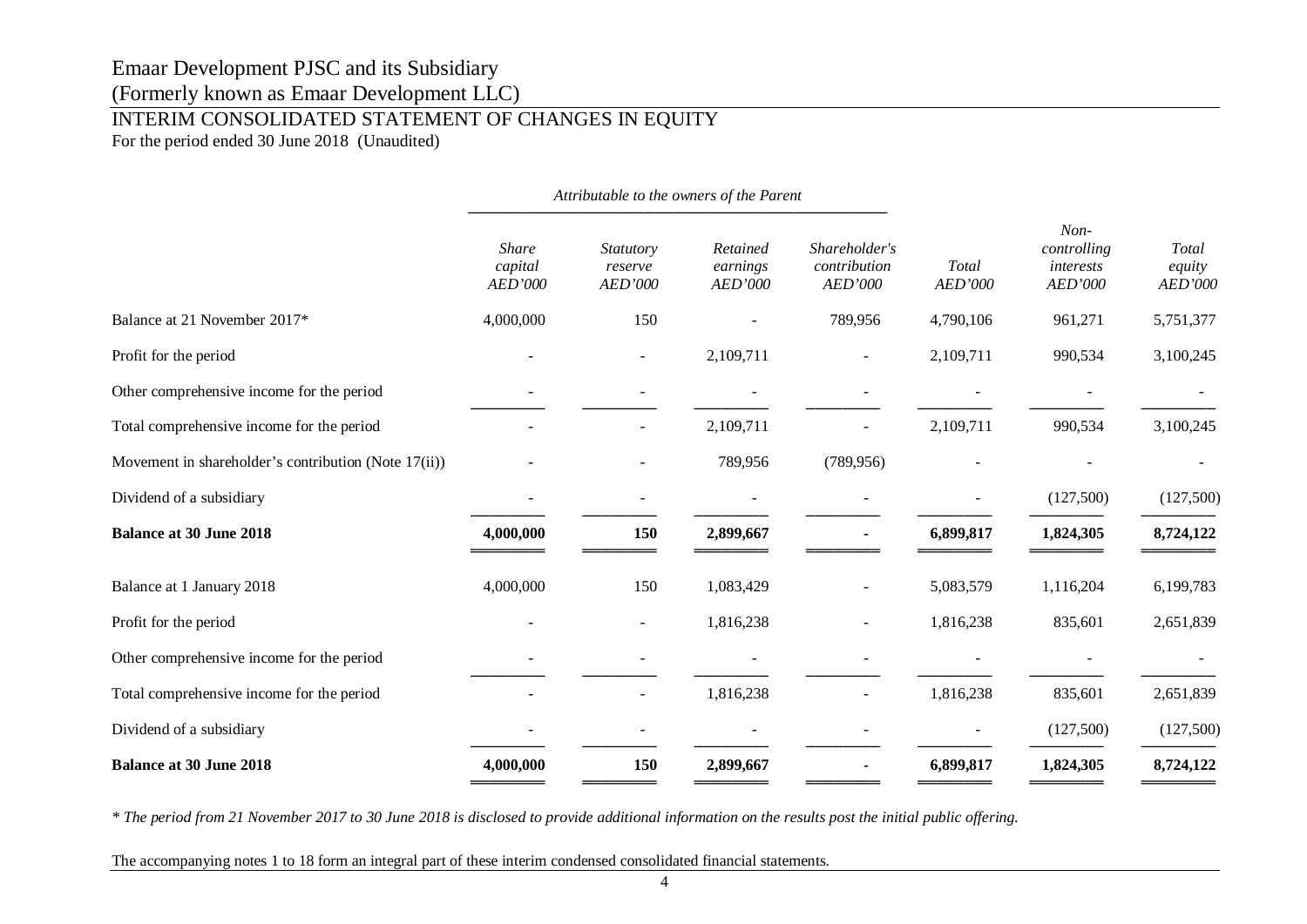# INTERIM CONSOLIDATED STATEMENT OF CHANGES IN EQUITY (continued)

For the period ended 30 June 2018

|                                                      | Attributable to the owners of the Parent  |                                        |                                        |                                                 |                         |                                                      |                                   |
|------------------------------------------------------|-------------------------------------------|----------------------------------------|----------------------------------------|-------------------------------------------------|-------------------------|------------------------------------------------------|-----------------------------------|
|                                                      | <b>Share</b><br>capital<br><b>AED'000</b> | <i>Statutory</i><br>reserve<br>AED'000 | Retained<br>earnings<br><i>AED'000</i> | Shareholder's<br>contribution<br><i>AED'000</i> | Total<br><b>AED'000</b> | $Non-$<br>controlling<br>interests<br><b>AED'000</b> | Total<br>equity<br><b>AED'000</b> |
| Balance at 31 December 2016 (Audited)                | 300                                       | 150                                    | ٠                                      | 6,751,772                                       | 6,752,222               | 763,518                                              | 7,515,740                         |
| Profit for the period                                |                                           |                                        | $\overline{\phantom{a}}$               | 1,081,092                                       | 1,081,092               | 8,940                                                | 1,090,032                         |
| Other comprehensive income for the period            |                                           |                                        |                                        |                                                 |                         |                                                      |                                   |
| Total comprehensive income for the period            | $\overline{\phantom{a}}$                  | $\overline{\phantom{a}}$               | $\overline{\phantom{a}}$               | 1,081,092                                       | 1,081,092               | 8,940                                                | 1,090,032                         |
| Dividend of a subsidiary                             |                                           |                                        |                                        |                                                 | $\qquad \qquad -$       | (220,000)                                            | (220,000)                         |
| Movement in shareholder's contribution (Note 17(ii)) | $\overline{\phantom{a}}$                  |                                        | $\overline{\phantom{a}}$               | 137,623                                         | 137,623                 | $\overline{\phantom{a}}$                             | 137,623                           |
| Balance at 30 June 2017 (Unaudited)                  | 300                                       | 150                                    | $\overline{\phantom{a}}$               | 7,970,487                                       | 7,970,937               | 552,458                                              | 8,523,395                         |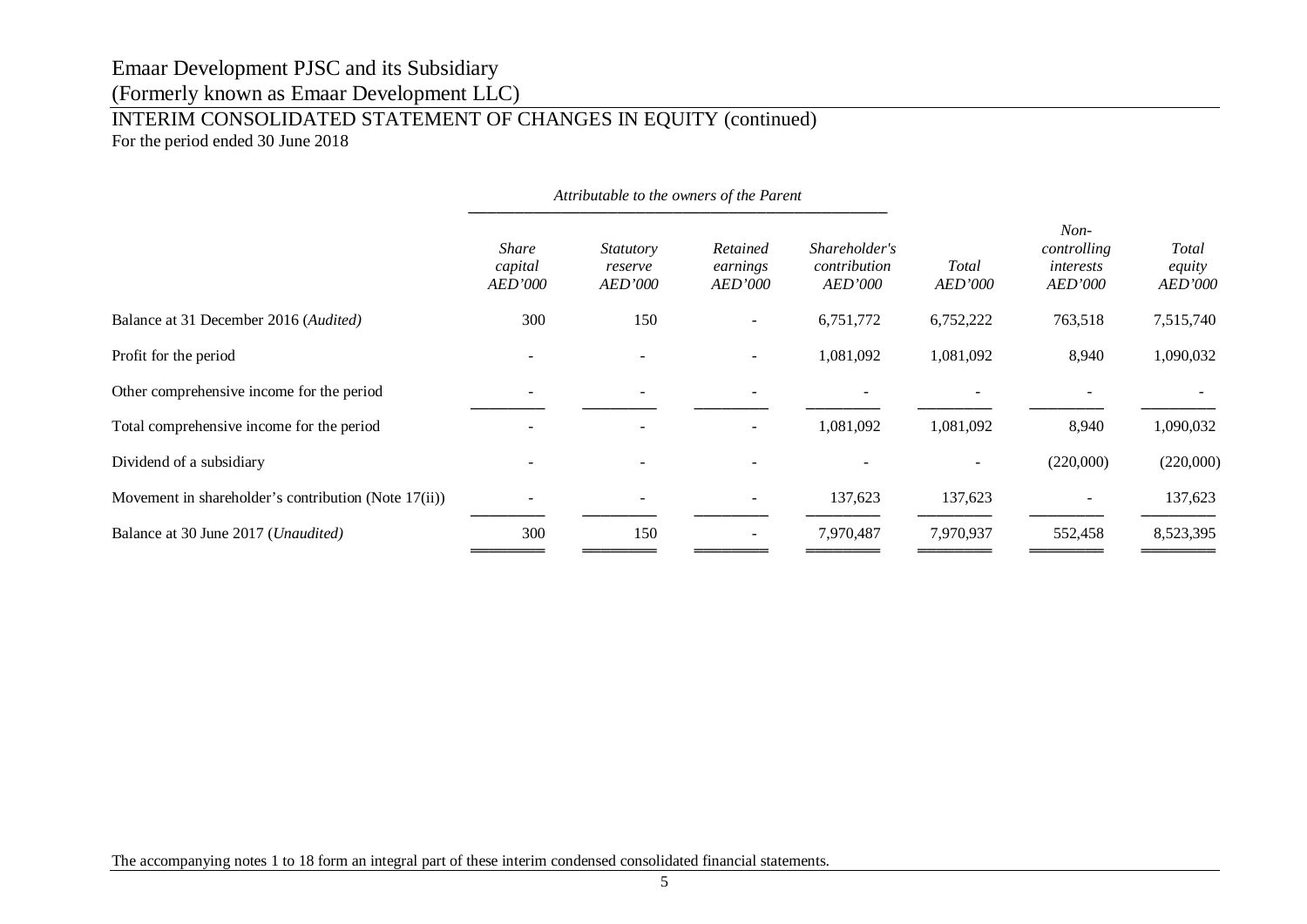## INTERIM CONSOLIDATED STATEMENT OF CASH FLOWS

For the period ended 30 June 2018 (Unaudited)

#### *(US\$ 1.00 = AED 3.673)*

|                                                          |              | 21 November<br>2017 to             | For the six-month period ended    |                              |
|----------------------------------------------------------|--------------|------------------------------------|-----------------------------------|------------------------------|
|                                                          | <b>Notes</b> | 30 June<br>2018*<br><b>AED'000</b> | 30 June<br>2018<br><b>AED'000</b> | $30$ June<br>2017<br>AED'000 |
| <b>CASH FLOWS FROM OPERATING ACTIVITIES</b>              |              |                                    |                                   |                              |
| Profit for the period                                    |              | 3,100,245                          | 2,651,839                         | 1,090,032                    |
| Adjustments for:<br>Share of results of joint ventures   |              | (36,743)                           | (29, 142)                         | 2,444                        |
| Depreciation                                             | 5            | 9,151                              | 7,529                             | 7,243                        |
| Provision for employees' end-of-service benefits, net    |              | 711                                | 527                               | (786)                        |
| Finance costs                                            |              | 95,663                             | 79,232                            | 6,594                        |
| Finance income                                           | 6            | (90, 123)                          | (72, 476)                         | (55, 528)                    |
| Cash from operations before working capital changes      |              | 3,078,904                          | 2,637,509                         | 1,049,999                    |
| Trade and unbilled receivables                           |              | (1,993,335)                        | (1,745,867)                       | (17, 125)                    |
| Other assets, receivables, deposits and prepayments      |              | (1, 182, 900)                      | (1,030,701)                       | (702, 262)                   |
| Development properties                                   |              | (3,405,122)                        | (1,039,867)                       | (625, 176)                   |
| Advances from customers<br>Trade and other payables      |              | (1, 131, 179)<br>3,666,253         | (959, 543)<br>1,628,286           | 1,032,896<br>(482, 394)      |
| Retentions payable                                       |              | 80,740                             | 52,245                            | 45,182                       |
| Net cash (used in) from operating activities             |              | (886, 639)                         | (457, 938)                        | 301,120                      |
| <b>CASH FLOWS FROM INVESTING ACTIVITIES</b>              |              |                                    |                                   |                              |
| Finance income received                                  |              | 99,623                             | 74,996                            | 54,942                       |
| Loan to joint ventures                                   |              | (30,683)                           | (36, 183)                         | (369, 528)                   |
| Amounts incurred on property, plant and equipment        |              | (2,840)                            | (2,840)                           |                              |
| Deposits maturing after three months                     |              | 1,144,462                          | 1,362,859                         | 2,930,336                    |
| Net cash from investing activities                       |              | 1,210,562                          | 1,398,832                         | 2,615,750                    |
| <b>CASH FLOWS FROM FINANCING ACTIVITIES</b>              |              |                                    |                                   |                              |
| Finance costs paid                                       |              | (89, 491)                          | (74, 420)                         | (6, 594)                     |
| Dividends paid (including dividend of a subsidiary)      |              | (127,500)                          | (127,500)                         | (220,000)                    |
| Movement in shareholder's contribution                   |              |                                    |                                   | 137,623                      |
| Net cash used in financing activities                    |              | (216,991)                          | (201,920)                         | (88,971)                     |
| <b>INCREASE IN CASH AND CASH EQUIVALENTS</b>             |              | 106,932                            | 738,974                           | 2,827,899                    |
| Cash and cash equivalents at the beginning of the period |              | 8,387,541                          | 7,755,499                         | 6,600,713                    |
| CASH AND CASH EQUIVALENTS AT THE END<br>OF THE PERIOD    | 7            | 8,494,473                          | 8,494,473                         | 9,428,612                    |
|                                                          |              |                                    |                                   |                              |

\* *The period from 21 November 2017 to 30 June 2018 is disclosed to provide additional information on the results post the initial public offering.*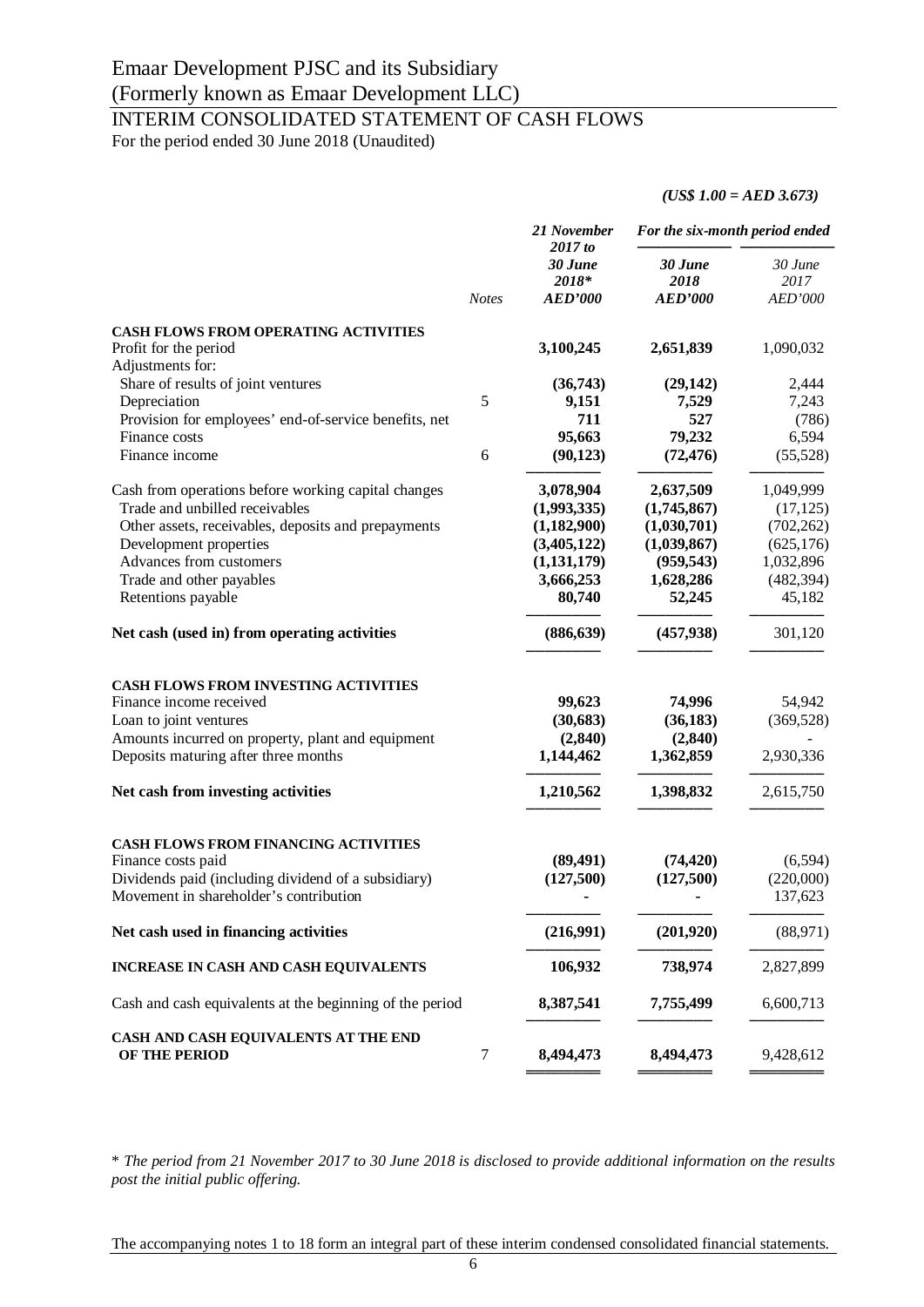## **1 CORPORATE INFORMATION**

The incorporation of Emaar Development PJSC (the "Company") as a Public Joint Stock Company was approved by the Securities and Commodities Authority according to Federal Law No.4 of 2000 on 20 November 2017 and the registration certificate was issued on 21 November 2017. The Company's registered office is at P.O. Box 48882, Dubai, United Arab Emirates ("UAE").

The Company is a subsidiary of Emaar Properties PJSC (the "Ultimate Parent"), a company incorporated in the UAE and listed on the Dubai Financial Market. The legal status of the Company has been converted from a limited liability company to a Public Joint Stock Company (PJSC) by selling 20% through an Initial Public Offering ("IPO"). The Company is listed on the Dubai Financial Market and its shares are traded with effect from 22 November 2017. The Company and its subsidiary constitute the Group (the "Group").

The principal activities of the Group are property development and development management in the UAE.

As per the articles of association of the Company, the first financial year shall be from the date of registration in the commercial register to 31 December 2018. Accordingly, these are the interim financial statements of the Company for the period ended 30 June 2018. The comparative information in the interim condensed consolidated financial statements represents its Build-to-sell (BTS) real estate business of the Group transferred from the Ultimate Parent. The comparative information is presented for the period from 1 January 2017 to 30 June 2017.

## **2.1 BASIS OF PREPARATION**

As part of the IPO, the Ultimate Parent entered into a Master Transfer Agreement ("MTA") on 29 September 2017 with the Company for the transfer of its Build-to-sell (BTS) real estate development business (sale of condominiums, villas, commercial units and plots of land) in the UAE to the Company. As per the MTA all assets and liabilities relating to the BTS real estate development business of the Ultimate Parent are transferred to the Company. As this transaction is between entities under common control, which is scoped out under IFRS 3 – *Business Combinations*, the Company has chosen to present the interim condensed consolidated financial statements as if BTS real estate development business was with the Company from the beginning of the earliest period presented. Further, as per the MTA, certain warranty provisions and advances from customers relating to BTS real estate developments which were completed in the prior years are retained in the books of the Ultimate Parent as these obligations will continue to be serviced by the Ultimate Parent company. In addition, based on the MTA, the Company will also continue to manage the development of Build-to-Operate (BTO) and Build-to-lease (BTL) assets on behalf of the Ultimate Parent for which the Company will receive management fees at an agreed rate. The Ultimate Parent also transferred its interest in the BTS real estate development business of its subsidiary, Dubai Hills Estate LLC to the Company. The interest of the Ultimate Parent in the BTS real estate development business of joint ventures has also been transferred to the Company. As at 30 June 2018, the legal formalities for such transfers of BTS assets to the Company are completed.

The interim condensed consolidated financial statements of the Group are prepared in accordance with International Accounting Standard (IAS) 34: *Interim Financial Reporting.*

The interim condensed consolidated financial statements do not contain all information and disclosures required for full financial statements prepared in accordance with International Financial Reporting Standards (IFRS). The same accounting policies, methods of computation, significant accounting judgments and estimates and assumptions are followed in these interim condensed consolidated financial statements as compared with the most recent annual consolidated financial statements.

The interim condensed consolidated financial statements have been prepared in United Arab Emirates Dirhams (AED), which is the Company's functional and presentation currency, and all values are rounded to the nearest thousand except where otherwise indicated. Each entity in the Group determines its own functional currency and items included in the financial statements of each entity are measured using that functional currency.

The interim condensed consolidated financial statements have been prepared on a historical cost basis. Historical cost is generally based on the fair value of the consideration given in exchange for assets.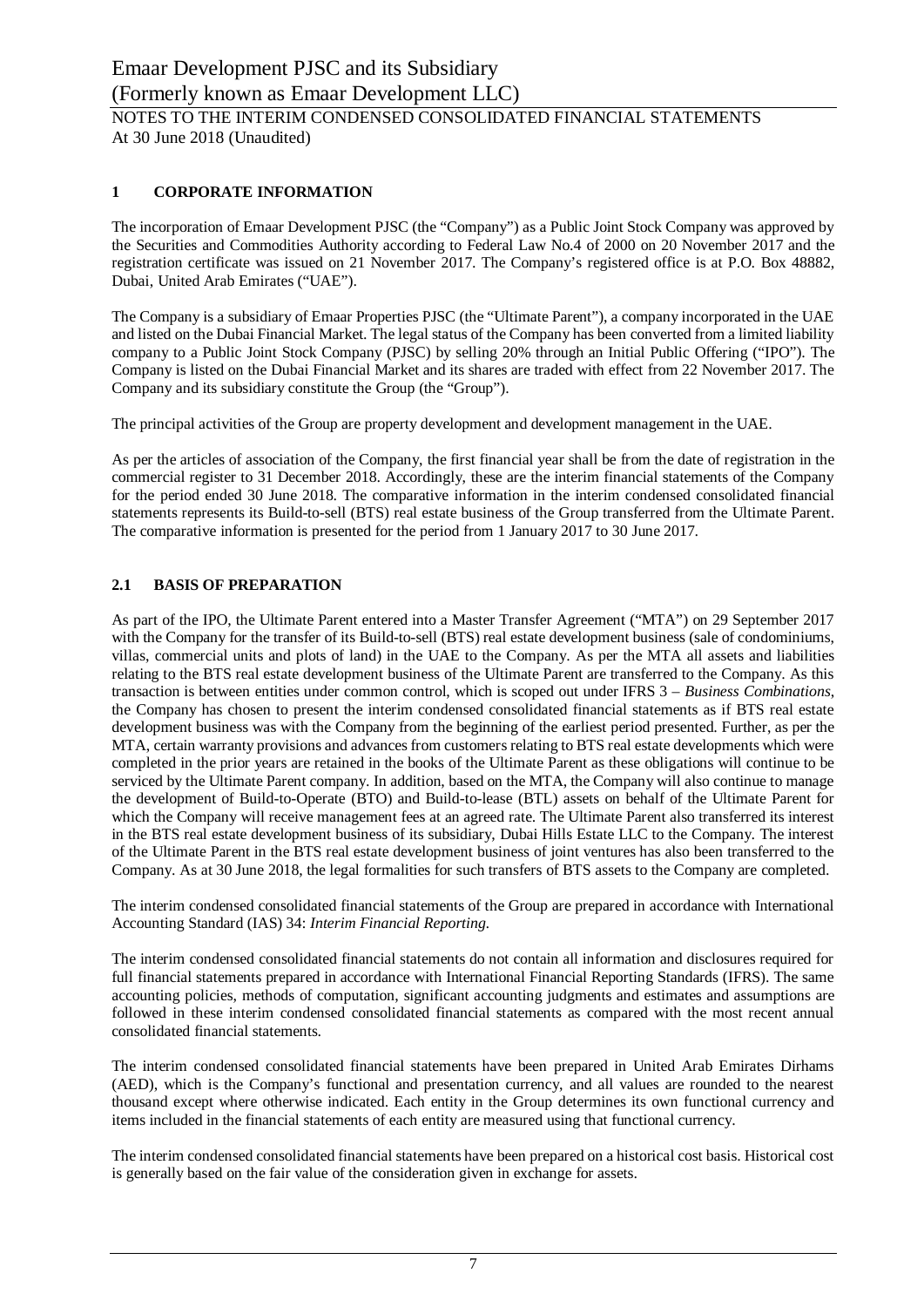## **2.1 BASIS OF PREPARATION (continued)**

The preparation of interim condensed consolidated financial statements on the basis described above requires management to make judgements, estimates and assumptions that affect the application of policies and reported amounts of assets and liabilities, income and expenses. The estimates and associated assumptions are based on historical experience and various other factors that are believed to be reasonable under the circumstances, the results of which for the basis of making the judgements about carrying values of assets and liabilities that are not readily apparent from other sources. Actual results may differ from these estimates.

Certain comparative amounts have been reclassified to conform to the presentation used in these interim condensed consolidated financial statements.

Results for the six-month period ended 30 June 2018 are not necessarily indicative of the results that may be expected for the financial year ending 31 December 2018.

#### **Basis of consolidation**

The interim condensed consolidated financial statements comprise the financial statements of the Company and the entity controlled by the Company (its subsidiary) as at 30 June 2018. Control is achieved where all the following criteria are met:

- (a) the Company has power over an entity (i.e., existing rights that give it the current ability to direct the relevant activities of the investee);
- (b) the Company has exposure, or rights, to variable returns from its involvement with the entity; and
- (c) the Company has the ability to use its power over the entity to affect the amount of the Company's returns.

When the Group has less than a majority of the voting or similar rights of an investee, the Group considers all relevant facts and circumstances in assessing whether it has power over an investee, including:

- The contractual arrangement with the other vote holders of the investee
- Rights arising from other contractual arrangements
- The Group's voting rights and potential voting rights

The Group re-assesses whether or not it controls an investee if facts and circumstances indicate that there are changes to one or more of the three elements of control. Consolidation of a subsidiary begins when the Group obtains control over the subsidiary and ceases when the Group loses control of the subsidiary. Assets, liabilities, income and expenses of a subsidiary acquired or disposed of during the period are included in the interim condensed consolidated financial statements from the date the Group gains control until the date the Group ceases to control the subsidiary.

#### *Subsidiary*

A subsidiary is fully consolidated from the date of acquisition or incorporation, being the date on which the Group obtains control, and continues to be consolidated until the date when such control ceases. The financial statements of the subsidiary are prepared for the same reporting period as the Company, using consistent accounting policies. All intra-group balances, transactions, unrealised gains and losses resulting from intra-group transactions and dividends are eliminated in full.

Share of comprehensive income/loss within a subsidiary is attributed to the non-controlling interest even if that results in a deficit balance.

A change in the ownership interest of a subsidiary, without a loss of control, is accounted for as an equity transaction. If the Group loses control over a subsidiary, it:

- Derecognises the assets (including goodwill) and liabilities of the subsidiary;
- Derecognises the carrying amount of any non-controlling interest;
- Derecognises the cumulative translation differences, recorded in equity;
- Recognises the fair value of the consideration received:
- Recognises the fair value of any investment retained;
- Recognises any surplus or deficit in the interim consolidated statement of comprehensive income; and
- Reclassifies the Group's share of components previously recognised in other comprehensive income to the interim consolidated statement of comprehensive income or retained earnings, as appropriate.

Details of the Company's subsidiary are as follows:

| <b>Subsidiary</b>            | Place of incorporation   Principal activity |                      | Percentage<br>of beneficial interest |
|------------------------------|---------------------------------------------|----------------------|--------------------------------------|
| Dubai Hills Estate LLC   UAE |                                             | Property development | 50.00%                               |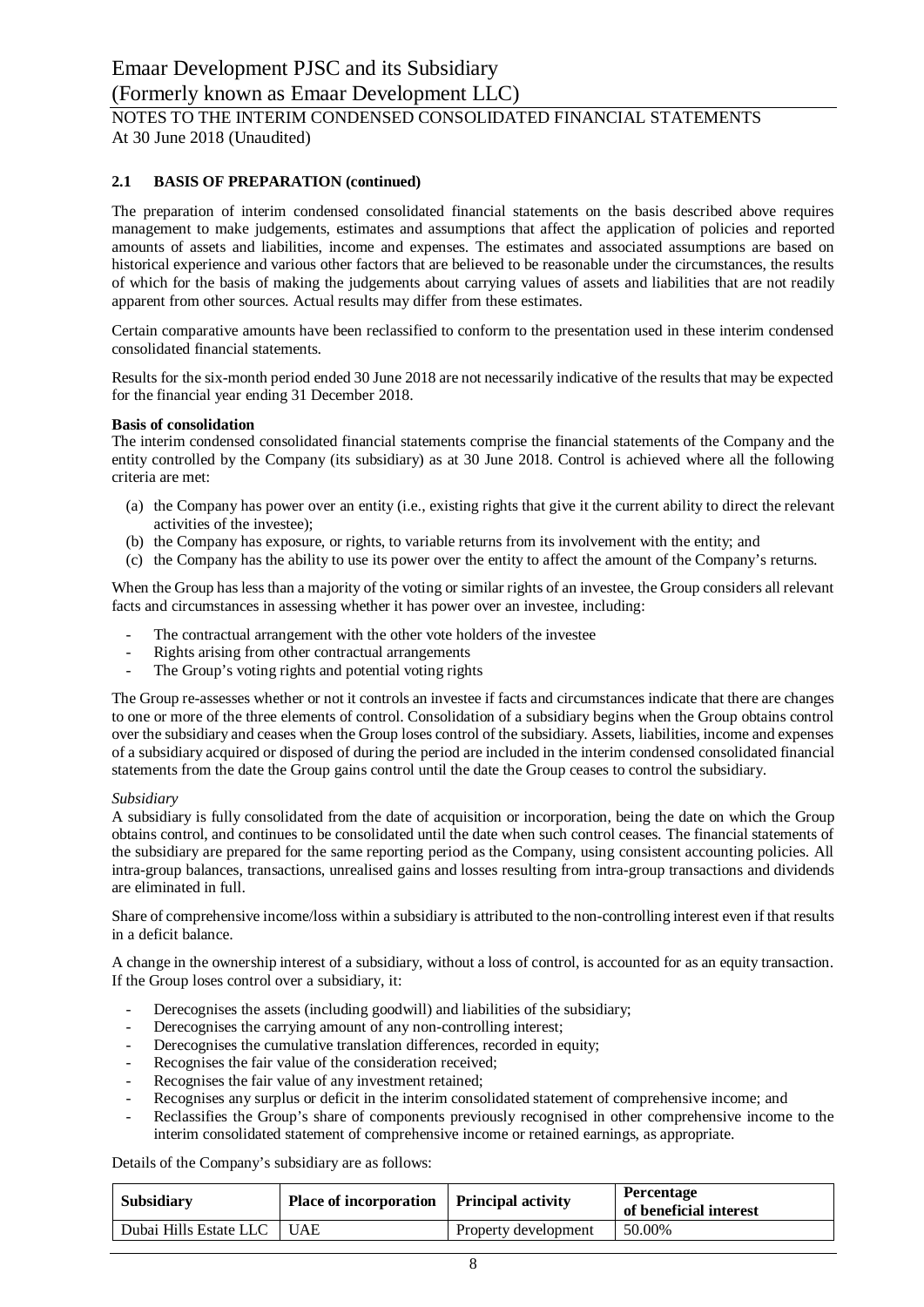## **2.1 BASIS OF PREPARATION (continued)**

#### **Basis of consolidation (continued)**

#### *Joint ventures*

Joint ventures are those entities over whose activities the Group has joint control, established by contractual agreement and requiring unanimous consent for strategic financial and operating decisions.

The Group's investment in joint ventures are accounted for using the equity method of accounting. Under the equity method of accounting, investments in joint ventures are carried in the interim consolidated statement of financial position at cost, plus post-acquisition changes in the Group's share of net assets of the joint venture companies, less any impairment in value.

The interim consolidated statement of comprehensive income reflects the Group's share of results of its joint ventures. Unrealised profits and losses resulting from transactions between the Group and its joint ventures are eliminated to the extent of the Group's interest in the joint ventures.

#### **2.2 SIGNIFICANT ACCOUNTING JUDGMENTS, ESTIMATES AND ASSUMPTIONS**

The preparation of these interim condensed consolidated financial statements requires management to make judgments, estimates and assumptions that affect the reported amounts of revenues, expenses, assets and liabilities, and the accompanying disclosures and the disclosure of contingent liabilities at the reporting date. Uncertainty about these assumptions and estimates could result in outcomes that require a material adjustment to the carrying amount of the assets or liabilities affected in future periods.

Estimates and their underlying assumptions are reviewed on an ongoing basis. Revisions to accounting estimates are recognised in the period in which the estimates are revised.

The key judgments, estimates and assumptions that have a significant impact on the interim condensed consolidated financial statements of the Group are discussed below:

#### **Judgments**

### *Satisfaction of performance obligations*

The Group is required to assess each of its contracts with customers to determine whether performance obligations are satisfied over time or at a point in time in order to determine the appropriate method of recognising revenue. The Group has assessed that based on the sale and purchase agreements entered into with customers and the provisions of relevant laws and regulations, where contracts are entered into to provide real estate assets to customer, the Group does not create an asset with an alternative use to the Group and usually has an enforceable right to payment for performance completed to date. In these circumstances the Group recognises revenue over time. Where this is not the case revenue is recognised at a point in time.

#### *Determination of transaction prices*

The Group is required to determine the transaction price in respect of each of its contracts with customers. In making such judgment the Group assesses the impact of any variable consideration in the contract, due to discounts or penalties, the existence of any significant financing component in the contract and any non-cash consideration in the contract.

In determining the impact of variable consideration the Group uses the "most-likely amount" method in IFRS 15 whereby the transaction price is determined by reference to the single most likely amount in a range of possible consideration amounts.

#### *Transfer of control in contracts with customers*

In cases where the Group determines that performance obligations are satisfied at a point in time, revenue is recognised when control over the asset that is the subject of the contract is transferred to the customer. In the case of contracts to sell real estate assets this is generally when the consideration for the unit has been substantially received and there are no impediments in the handing over of the unit to the customer.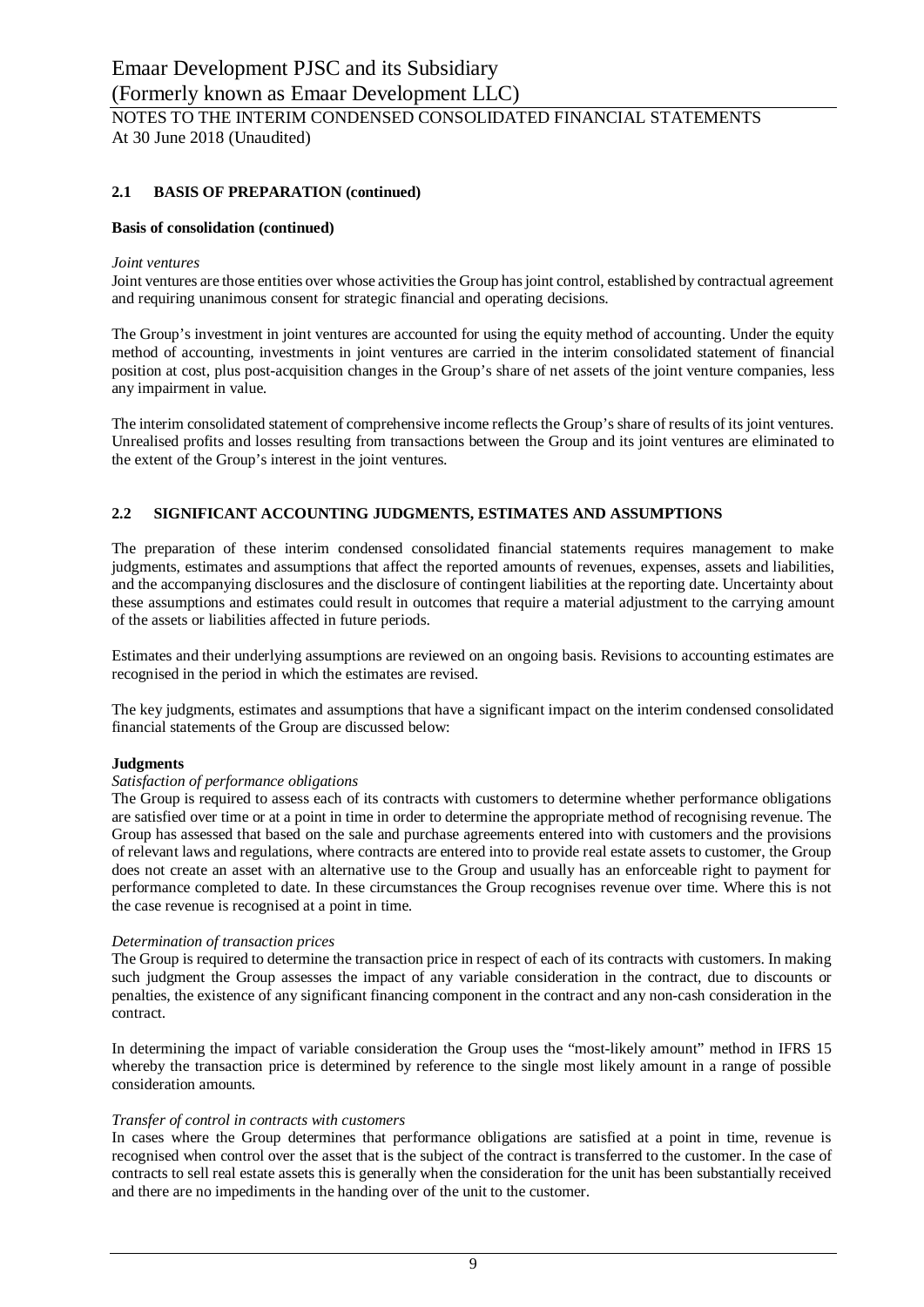## **2.2 SIGNIFICANT ACCOUNTING JUDGMENTS, ESTIMATES AND ASSUMPTIONS (continued)**

#### **Judgments (continued)**

#### *Transfer of real estate assets from property, plant and equipment to development properties*

The Group sells real estate assets in its ordinary course of business. When real estate assets which were previously classified as property, plant and equipment are identified for sale in the ordinary course of business, then the assets are transferred to development properties at their carrying value at the date of identification and become held for sale. Sale proceeds from such assets are recognised as revenue in accordance with IFRS 15 *Revenue from Contracts with Customers*.

#### *Consolidation of subsidiary*

The Group has evaluated all investee entities to determine whether it controls the investee as per the criteria laid out by IFRS 10 *Consolidated Financial Statements*. The Group has evaluated, amongst other things, its ownership interest, the contractual arrangements in place and its ability and the extent of its involvement with the relevant activities of the investee entities to determine whether it controls the investee.

#### **Estimations and assumptions**

#### *Split of real estate components*

The interim condensed consolidated financial statements of the Group include certain assets, liabilities, income, expenses and cash flows which are allocated to the Group based on management assumptions and estimates. This mainly includes development properties, trade and other payables, selling, general and administrative expenses. These are allocated based on evaluation by project consultant and management best estimate of use of corporate resources by the Group.

#### *Impairment of trade and other receivables*

An estimate of the collectible amount of trade and other receivables is made when collection of the full amount is no longer probable. For individually significant amounts, this estimation is performed on an individual basis. Amounts which are not individually significant, but which are past due, are assessed collectively and a provision applied according to the length of time past due, based on expected credit loss on such receivables.

#### *Allocation of transaction price to performance obligation in contracts with customers*

The Group has elected to apply the input method in allocating the transaction price to performance obligations where revenue is recognised over time. The Group considers that the use of the input method, which requires revenue recognition on the basis of the Group's efforts to the satisfaction of the performance obligation, provides the best reference of revenue actually earned. In applying the input method, the Group estimates the cost to complete the projects in order to determine the amount of revenue to be recognised. These estimates include the cost of providing infrastructure, potential claims by contractors as evaluated by the project consultant and the cost of meeting other contractual obligations to the customers.

#### *Cost to complete the projects*

The Group estimates the cost to complete the projects in order to determine the cost attributable to revenue being recognised. These estimates include the cost of providing infrastructure, potential claims by contractors as evaluated by the project consultant and the cost of meeting other contractual obligations to the customers.

### *Impairment of non-financial assets*

The Group assesses whether there are any indicators of impairment for all non-financial assets at each reporting date. The non-financial assets are tested for impairment when there are indicators that the carrying amounts may not be recoverable. When value in use calculations are undertaken, management estimates the expected future cash flows from the asset or cash-generating unit and chooses a suitable discount rate in order to calculate the present value of those cash flows.

#### *Fair value measurement of financial instruments*

When the fair values of financial assets and financial liabilities recorded in the interim consolidated statement of financial position cannot be measured based on quoted prices in active markets, their fair value is measured using valuation techniques including the discounted cash flow (DCF) model. The inputs to these models are taken from observable markets where possible, but where this is not feasible, a degree of judgement is required in establishing fair values. Judgements include considerations of inputs such as liquidity risk, credit risk and volatility.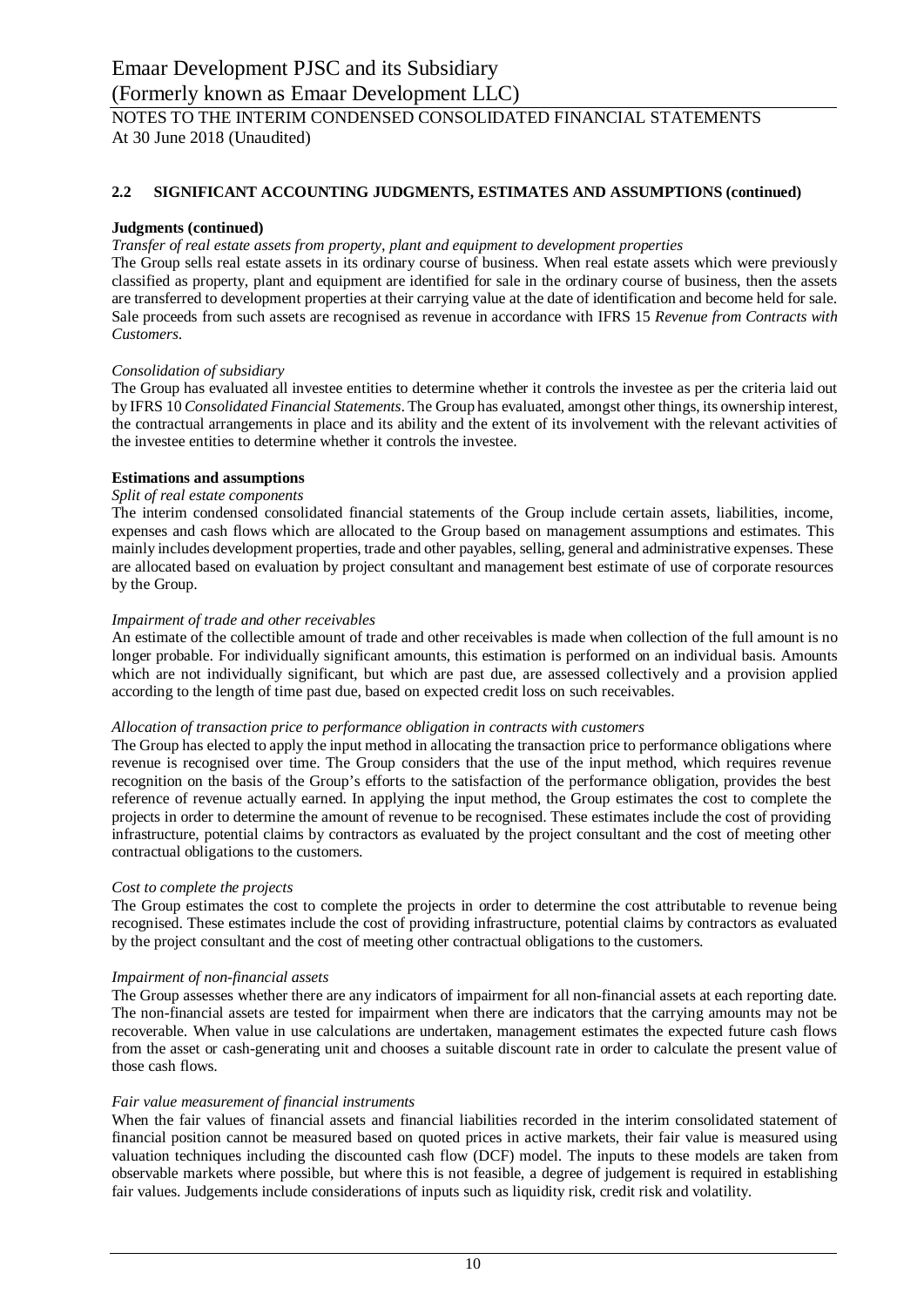## **2.3 CHANGES IN THE ACCOUNTING POLICIES AND DISCLOSURES**

#### **(a) New standards, interpretations and amendments adopted by the Group**

The accounting policies adopted in the preparation of the interim condensed consolidated financial statements are consistent with those followed in the preparation of the Group's most recent consolidated financial statements, except for the adoption of new standards, interpretations and amendments effective as of 1 January 2018. Although these new standards and amendments apply for the first time in 2018, they do not have a material impact on the interim condensed consolidated financial statements of the Group. The nature and the impact of each new standard or amendment is described below:

### **IFRS 9 Financial Instruments**

IFRS 9 Financial Instruments replaces IAS 39 *Financial Instruments: Recognition and Measurement* for annual periods beginning on or after 1 January 2018, bringing together all three aspects of the accounting for financial instruments: classification and measurement; impairment; and hedge accounting.

The Group early adopted IFRS 9- Phase 1 *Classification and Measurement of Financial Instruments* in the prior years, and adopted the other two aspects of IFRS 9 namely, Impairment and Hedge accounting from 1 January 2018 with the initial application date of 1 January 2018. With the exception of hedge accounting, which the Group has applied IFRS 9 - Impairment retrospectively. The effect of adopting IFRS 9 - Impairment is as follows:

#### *Impairment*

The adoption of IFRS 9 requires the Group to account for impairment losses for financial assets by replacing IAS 39's incurred loss approach with a forward-looking Expected Credit Loss (ECL) approach.

IFRS 9 requires the Group to record an allowance for ECLs for all loans and other debt financial assets not held at Fair value through profit or loss (FVPL). ECLs are based on the difference between the contractual cash flows due in accordance with the contract and all the cash flows that the Group expects to receive. The shortfall is then discounted at an approximation to the asset's original effective interest rate.

For trade and unbilled receivables and other receivables, the Group has applied the standard's simplified approach and has calculated ECLs based on lifetime expected credit losses. The Group has established a provision matrix that is based on the Group's historical credit loss experience, adjusted for forward-looking factors specific to the debtors and the economic environment.

For other debt financial assets (i.e., loans and investment in debt securities), the ECL is based on the 12-month ECL. The 12-month ECL is the portion of lifetime ECLs that results from default events on a financial instrument that are possible within 12 months after the reporting date. However, when there has been a significant increase in credit risk since origination, the allowance will be based on the lifetime ECL.

The Group considers a financial asset in default when contractual payment are 90 days past due. However, in certain cases, the Group may also consider a financial asset to be in default when internal or external information indicates that the Group is unlikely to receive the outstanding contractual amounts in full before taking into account any credit enhancements held by the Group.

Management assessed the expected credit losses as prescribed by the requirements of IFRS 9 against trade and unbilled receivables and other receivables and concluded that there was no material impact on the interim condensed consolidated financial statements.

## **IFRIC Interpretation 22 Foreign Currency Transactions and Advance Considerations**

The Interpretation clarifies that, in determining the spot exchange rate to use on initial recognition of the related asset, expense or income (or part of it) on the derecognition of a non-monetary asset or non-monetary liability relating to advance consideration, the date of the transaction is the date on which an entity initially recognises the non-monetary asset or non-monetary liability arising from the advance consideration. If there are multiple payments or receipts in advance, then the entity must determine a date of the transactions for each payment or receipt of advance consideration. This Interpretation does not have any impact on the Group's interim condensed consolidated financial statements.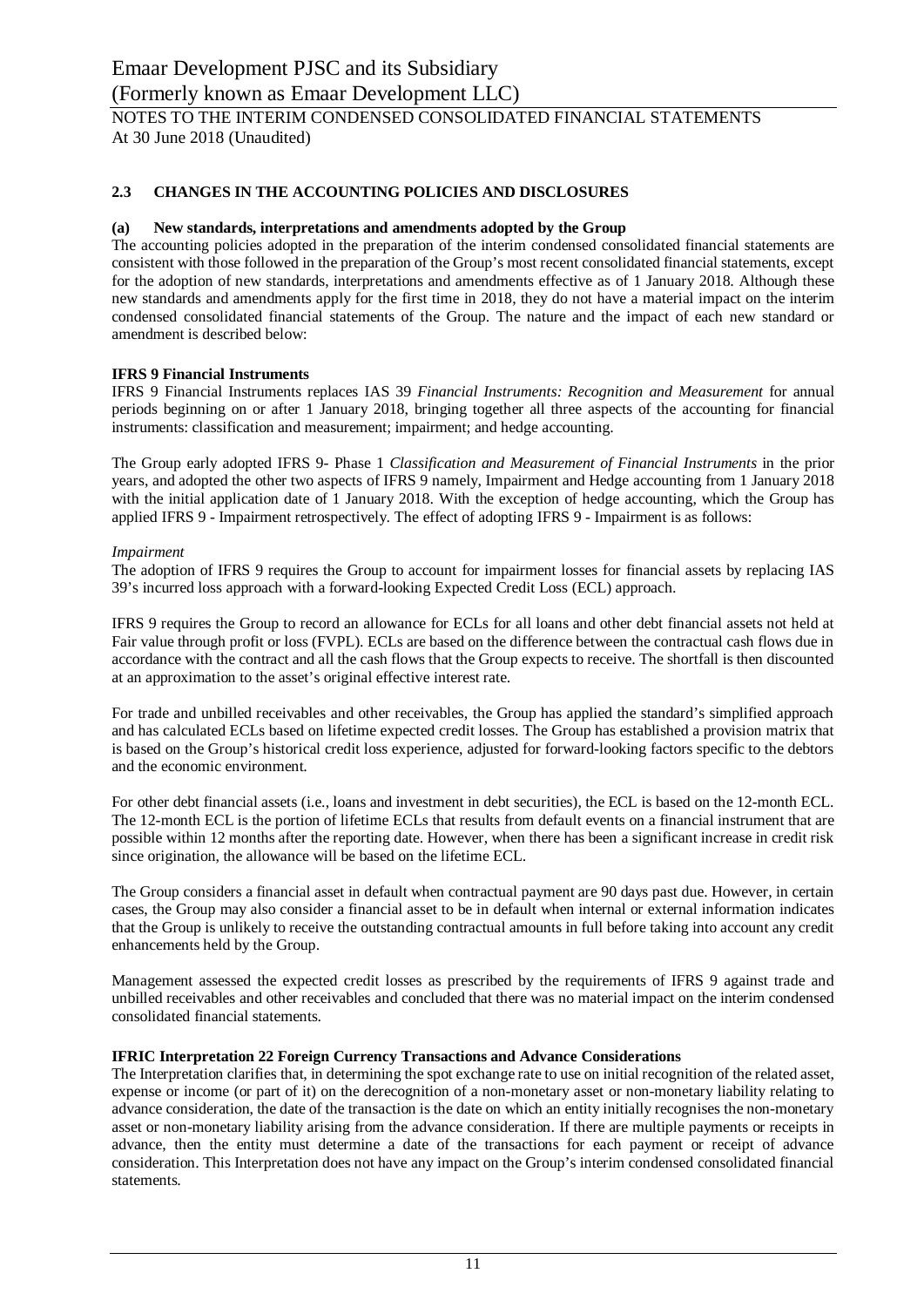## **2.3 CHANGES IN THE ACCOUNTING POLICIES AND DISCLOSURES (continued)**

#### **(a) New standards, interpretations and amendments adopted by the Group (continued)**

#### **Amendments to IAS 40 Transfers of Investment Property**

The amendments clarify when an entity should transfer property, including property under construction or development into, or out of investment property. The amendments state that a change in use occurs when the property meets, or ceases to meet, the definition of investment property and there is evidence of the change in use. A mere change in management's intentions for the use of a property does not provide evidence of a change in use. These amendments do not have any impact on the Group's interim condensed consolidated financial statements.

#### **Amendments to IFRS 2 Classification and Measurement of Share-based Payment Transactions**

The IASB issued amendments to IFRS 2 Share-based Payment that address three main areas: the effects of vesting conditions on the measurement of a cash-settled share-based payment transaction; the classification of a share-based payment transaction with net settlement features for withholding tax obligations; and accounting where a modification to the terms and conditions of a share-based payment transaction changes its classification from cash settled to equity settled. On adoption, entities are required to apply the amendments without restating prior periods, but retrospective application is permitted if elected for all three amendments and other criteria are met. The Group has no share-based payment transactions, therefore these amendments do not have any impact on the Group's interim condensed consolidated financial statements.

#### **Amendments to IFRS 4 Applying IFRS 9 Financial Instruments with IFRS 4 Insurance Contracts**

The amendments address concerns arising from implementing the new financial instruments standard, IFRS 9, before implementing IFRS 17 Insurance Contracts, which replaces IFRS 4. The amendments introduce two options for entities issuing insurance contracts: a temporary exemption from applying IFRS 9 and an overlay approach. These amendments do not have any impact on the Group's interim condensed consolidated financial statements.

#### **Amendments to IAS 28 Investments in Associates and Joint Ventures - Clarification that measuring investees at fair value through profit or loss is an investment-by-investment choice**

The amendments clarify that an entity that is a venture capital organisation, or other qualifying entity, may elect, at initial recognition on an investment-by-investment basis, to measure its investments in associates and joint ventures at fair value through profit or loss. If an entity, that is not itself an investment entity, has an interest in an associate or joint venture that is an investment entity, the entity may, when applying the equity method, elect to retain the fair value measurement applied by that investment entity associate or joint venture to the investment entity associate's or joint venture's interests in subsidiaries. This election is made separately for each investment entity associate or joint venture, at the later of the date on which: (a) the investment entity associate or joint venture is initially recognised; (b) the associate or joint venture becomes an investment entity; and (c) the investment entity associate or joint venture first becomes a parent. These amendments do not have any impact on the Group's interim condensed consolidated financial statements.

#### **Amendments to IFRS 1 First-time Adoption of International Financial Reporting Standards - Deletion of short-term exemptions for first-time adopters**

Short-term exemptions in paragraphs E3–E7 of IFRS 1 were deleted because they have now served their intended purpose. These amendments do not have any impact on the Group's interim condensed consolidated financial statements.

#### **(b) Standards, amendments and interpretations in issue but not effective**

At the date of authorisation of these interim condensed consolidated financial statements, other than the standards and interpretations adopted by the Group (as described above) the following standards, amendments and interpretations were in issue but not yet effective.

IFRS 16 Leases - IFRS 16 replaces IAS 17 Leases, IFRIC 4 Determining whether an Arrangement contains a Lease, SIC-15 Operating Leases-Incentives and SIC-27 Evaluating the Substance of Transactions Involving the Legal Form of a Lease (effective for annual periods beginning on or after 1 January 2019, with early application permitted, but not before an entity applies IFRS 15);

Lessor accounting under IFRS 16 is substantially unchanged from today's accounting under IAS 17. Lessors will continue to classify all leases using the same classification principle as in IAS 17 and distinguish between two types of leases: operating and finance leases.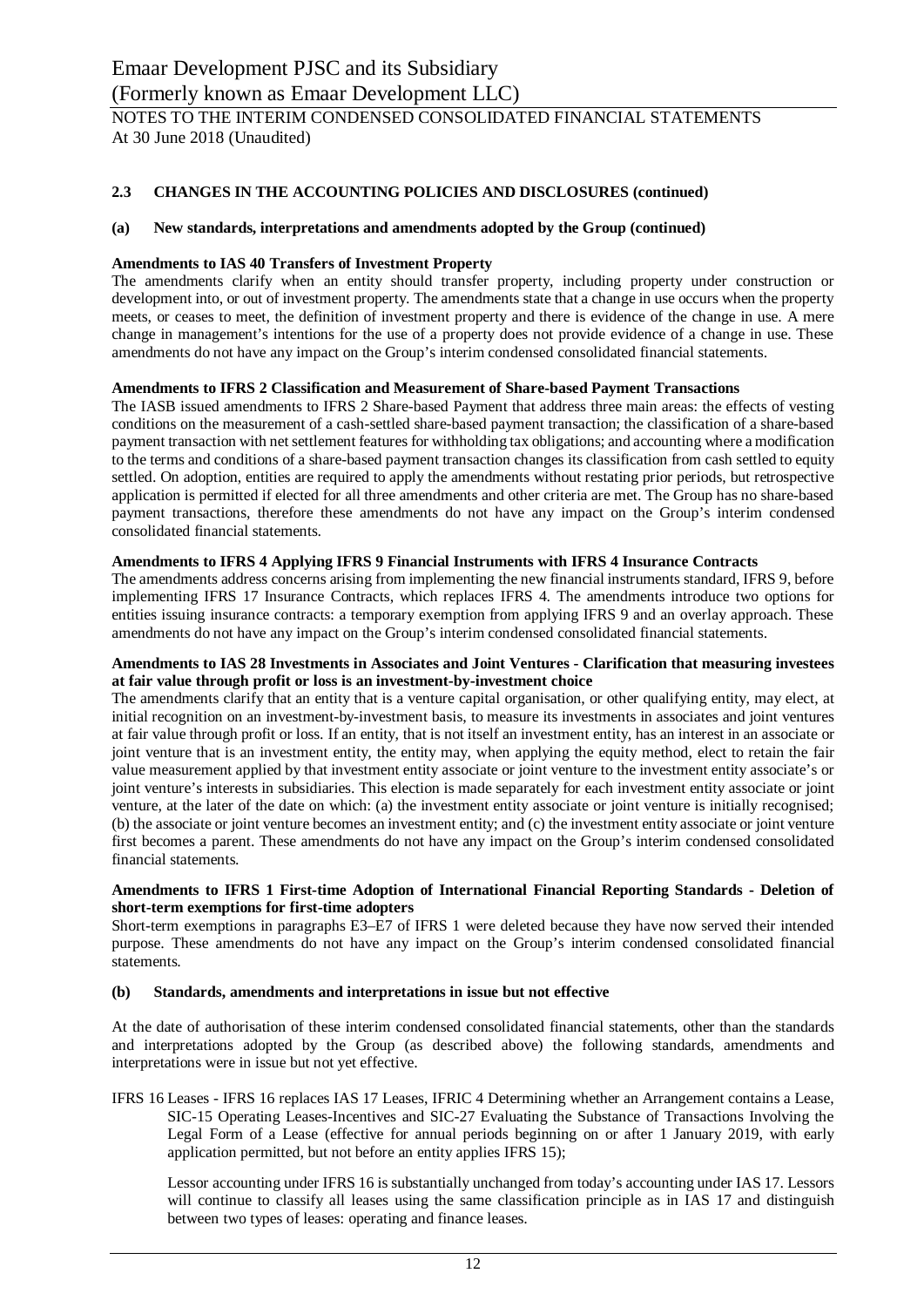## **2.3 CHANGES IN THE ACCOUNTING POLICIES AND DISCLOSURES (continued)**

#### **(b) Standards, amendments and interpretations in issue but not effective (continued)**

- IFRS10, Sale or Contribution of Assets between an Investor and its Associate or Joint Venture (The IASB has
- IAS 28 deferred the effective date of these amendments indefinitely, but an entity that early adopts the amendments must apply them prospectively);
- IFRS 17 Insurance Contracts IFRS 17 will replace IFRS 4 Insurance Contracts (effective for reporting periods beginning on or after 1 January 2021, with comparative figures required. Early application is permitted, provided the entity also applies IFRS 9 and IFRS 15 on or before the date it first applies IFRS 17); and

#### **Annual Improvements 2014-2017 Cycle (issued in December 2017)**

These improvements include:

IFRIC Interpretation 23 Uncertainty over Income Tax Treatment (effective for annual reporting periods beginning on or after 1 January 2019).

The Group does not expect the adoption of the above new standards, amendments and interpretations to have a material impact on the future consolidated financial statements of the Group.

### **2.4 SUMMARY OF SIGNIFICANT ACCOUNTING POLICIES**

#### **Revenue recognition**

The Group has adopted IFRS 15 and has applied the following accounting policy in the preparation of its interim condensed consolidated financial statements.

#### *Revenue from contracts with customers for sale of properties*

The Group recognises revenue from contracts with customers based on a five step model as set out in IFRS 15:

- Step 1. Identify the contract(s) with a customer: A contract is defined as an agreement between two or more parties that creates enforceable rights and obligations and sets out the criteria for every contract that must be met.
- Step 2. Identify the performance obligations in the contract: A performance obligation is a promise in a contract with a customer to transfer a good or service to the customer.
- Step 3. Determine the transaction price: The transaction price is the amount of consideration to which the Group expects to be entitled in exchange for transferring promised goods or services to a customer, excluding amounts collected on behalf of third parties.
- Step 4. Allocate the transaction price to the performance obligations in the contract: For a contract that has more than one performance obligation, the Group will allocate the transaction price to each performance obligation in an amount that depicts the amount of consideration to which the Group expects to be entitled in exchange for satisfying each performance obligation.
- Step 5. Recognise revenue when (or as) the entity satisfies a performance obligation.

The Group satisfies a performance obligation and recognises revenue over time, if one of the following criteria is met:

- 1. The customer simultaneously receives and consumes the benefits provided by the Group's performance as the Group performs; or
- 2. The Group's performance creates or enhances an asset that the customer controls as the asset is created or enhanced; or
- 3. The Group's performance does not create an asset with an alternative use to the Group and the entity has an enforceable right to payment for performance completed to date.

For performance obligations where one of the above conditions are not met, revenue is recognised at the point in time at which the performance obligation is satisfied.

When the Group satisfies a performance obligation by delivering the promised goods or services it creates a contract asset based on the amount of consideration earned by the performance. Where the amount of consideration received from a customer exceeds the amount of revenue recognised this gives rise to a contract liability.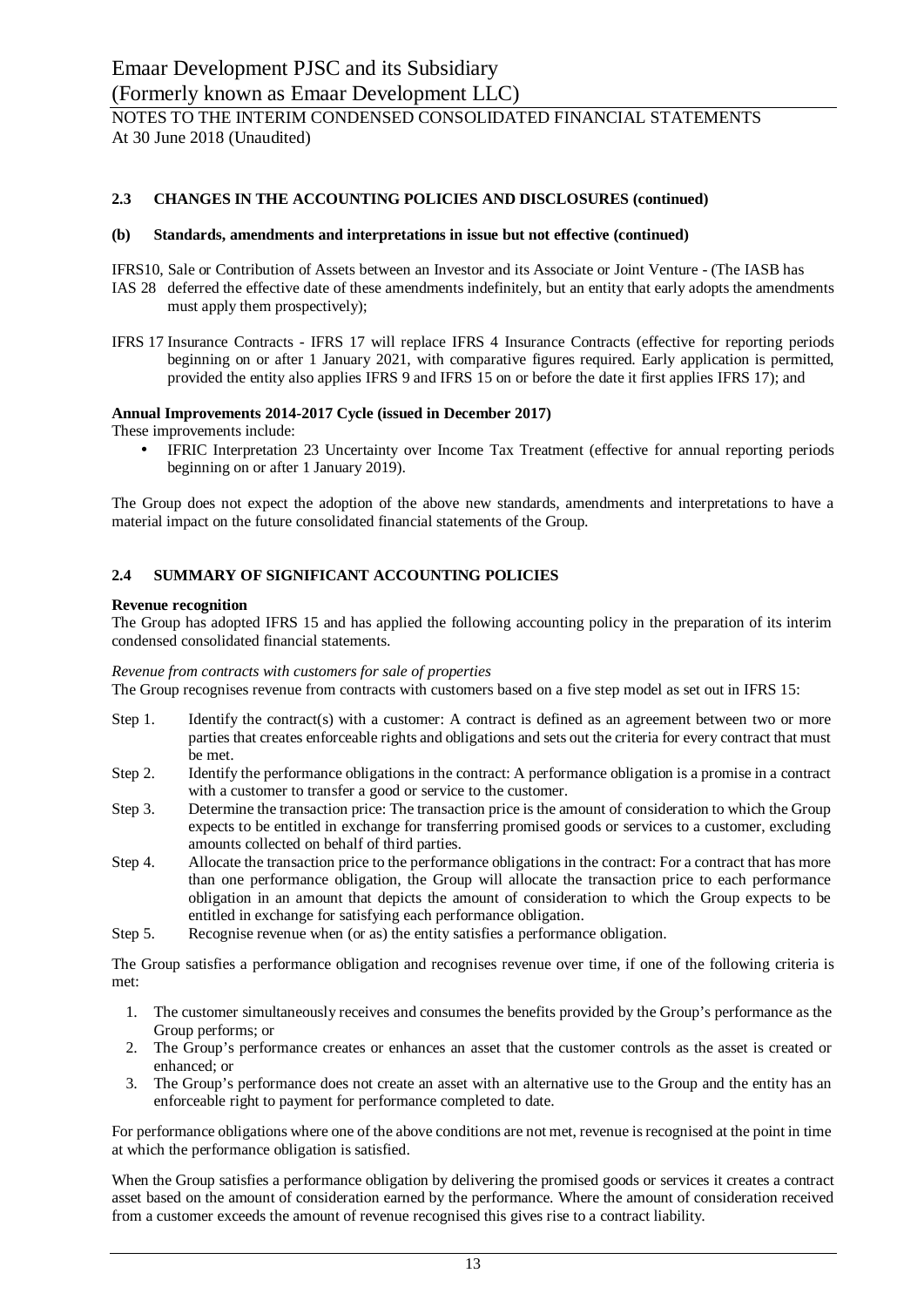At 30 June 2018 (Unaudited)

#### **2.4 SUMMARY OF SIGNIFICANT ACCOUNTING POLICIES (continued)**

#### **Revenue recognition (continued)**

Revenue is measured at the fair value of the consideration received or receivable, taking into account contractually defined terms of payment and excluding taxes and duty. The Group assesses its revenue arrangements against specific criteria to determine if it is acting as principal or agent. The Group has concluded that it is acting as a principal in all of its revenue arrangements.

Revenue is recognised in the interim consolidated statement of comprehensive income to the extent that it is probable that the economic benefits will flow to the Group and the revenue and costs, if applicable, can be measured reliably.

#### *Interest income*

Interest income is recognised as the interest accrues using the effective interest method, under which the rate used exactly discounts estimated future cash receipts through the expected life of the financial asset to the net carrying amount of the financial asset.

#### *Development services*

Revenue from rendering of development management services is recognised when the outcome of the transaction can be estimated reliably, by reference to the stage of completion of the development obligation at the reporting date. Where the outcome cannot be measured reliably, revenue is recognised only to the extent that the expenses incurred are eligible to be recovered.

#### **Development properties**

Properties acquired, constructed or in the course of construction for sale in the ordinary course of business are classified as development properties and are stated at the lower of cost or net realisable value. Cost includes:

- Freehold and leasehold rights for land;
- Amounts paid to contractors for construction; and
- Borrowing costs, planning and design costs, costs of site preparation, professional fees for legal services, property transfer taxes, construction overheads and other related costs.

Net realisable value is the estimated selling price in the ordinary course of the business, based on market prices at the reporting date and discounted for the time value of money if material, less costs to completion and the estimated costs of sale.

The cost of development properties recognised in the interim consolidated statement of comprehensive income on sale is determined with reference to the specific costs incurred on the property sold and an allocation of any nonspecific costs based on the relative size of the property sold.

The management reviews the carrying values of the development properties on an annual basis.

#### **Financial assets**

All financial assets are recognised and derecognised on trade date when the purchase or sale of a financial asset is made under a contract whose terms require delivery of the financial asset within the timeframe established by the market concerned. Financial assets are initially measured at cost, plus transaction costs, except for those financial assets classified as at fair value through profit or loss, which are initially measured at fair value. All recognised financial assets are subsequently measured in their entirety at either amortised cost or fair value.

The fair value of financial instruments that are actively traded in organised financial markets is determined by reference to quoted market bid prices for assets and offer prices for liabilities, at the close of business on the reporting date. If quoted market prices are not available, reference can also be made to broker or dealer price quotations.

The fair value of floating rate and overnight deposits with credit institutions is their carrying value. The carrying value is the cost of the deposit and accrued interest. The fair value of fixed interest-bearing deposits is estimated using discounted cash flow techniques. Expected cash flows are discounted at current market rates for similar instruments at the reporting date.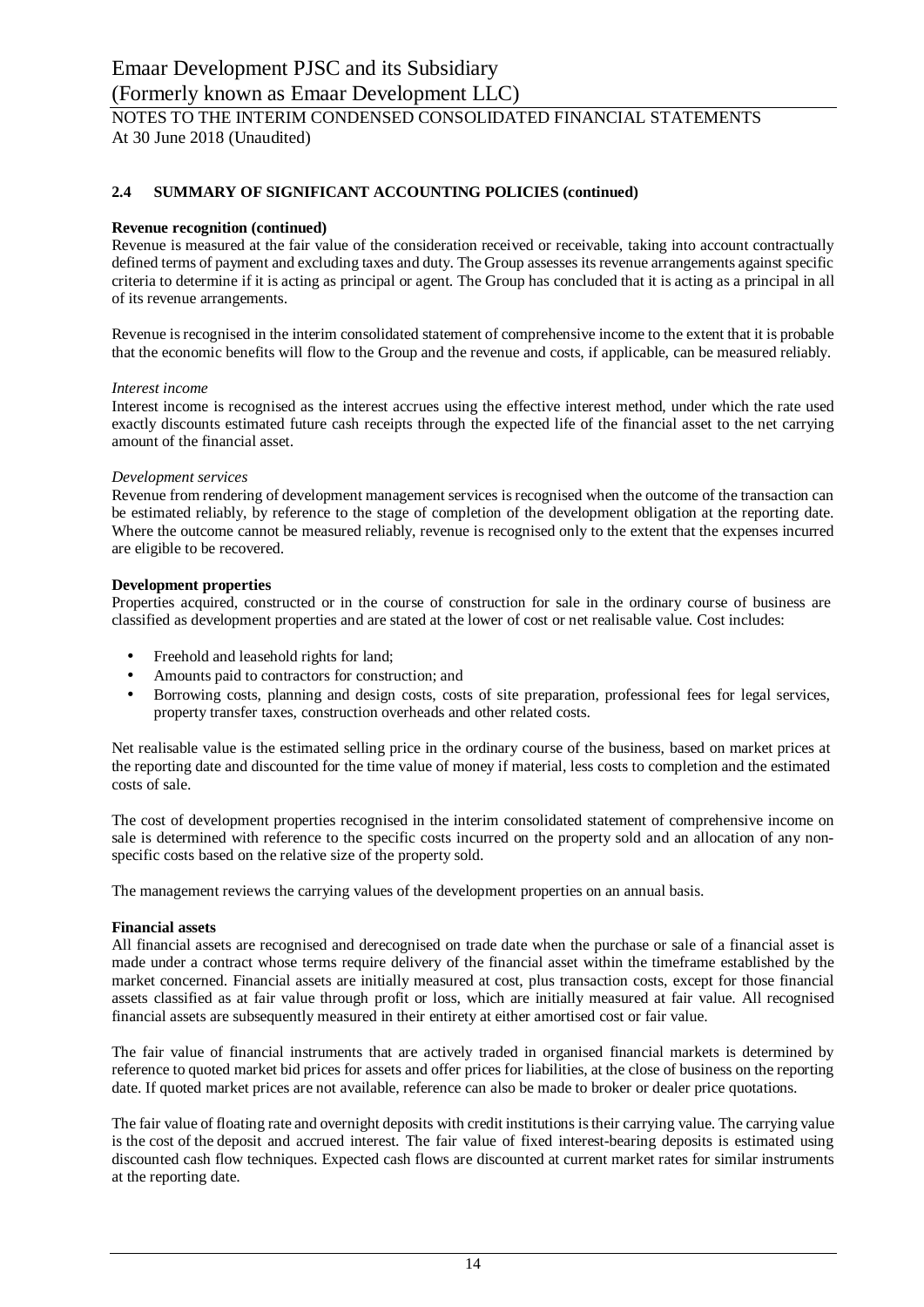At 30 June 2018 (Unaudited)

### **2.4 SUMMARY OF SIGNIFICANT ACCOUNTING POLICIES (continued)**

#### **Financial assets (continued)**

#### *Classification of financial assets*

For the purposes of classifying financial assets, an instrument is an 'equity instrument' if it is a non-derivative and meets the definition of 'equity' for the issuer (under IAS 32: *Financial Instruments: Presentation*) except for certain non-derivative puttable instruments presented as equity by the issuer. All other non-derivative financial assets are 'debt instruments'.

#### *Equity investments*

All financial assets that are equity investments are measured at fair value either through other comprehensive income or through profit or loss. This is an irrevocable choice that the Group has made on early adoption of IFRS 9 - Phase 1 or will make on subsequent acquisition of equity investments unless the equity investments are held for trading, in which case, they must be measured at fair value through profit or loss. Gain or loss on disposal of equity investments is not recycled. Dividend income for all equity investments is recorded through the interim consolidated statement of comprehensive income.

#### *Debt instruments*

Debt instruments are also measured at fair value through profit or loss unless they are classified at amortised cost. They are classified at amortised cost only if:

- the asset is held within a business model whose objective is to hold the asset to collect the contractual cash flows; and
- the contractual terms of the debt instrument give rise, on specified dates, to cash flows that are solely payments ÷. of principal and interest on the principal outstanding.

#### *Cash and cash equivalents*

For the purpose of the interim consolidated statement of cash flows, cash and cash equivalents consist of cash in hand, bank balances and short-term deposits with an original maturity of three months or less, net of outstanding bank overdrafts.

#### *Trade and unbilled receivables*

Trade and unbilled receivables are stated at original invoice amount less a provision for any uncollectible amounts. An estimate for doubtful debts is made based on expected credit loss on receivables. When trade and unbilled receivables are uncollectible, it is written off against provision for doubtful debts. Subsequent recoveries of amounts previously written off are credited to the interim consolidated statement of comprehensive income.

#### *Foreign exchange gains and losses*

The fair value of financial assets denominated in a foreign currency is determined in that foreign currency and translated at the spot rate at the end of the reporting period. The foreign exchange component forms part of its fair value gain or loss. For financial assets classified as at fair value through profit or loss, the foreign exchange component is recognised in the interim consolidated statement of comprehensive income. For financial assets designated at fair value through other comprehensive income any foreign exchange component is recognised in the interim consolidated statement of comprehensive income. For foreign currency denominated debt instruments classified at amortised cost, the foreign exchange gains and losses are determined based on the amortised cost of the asset and are recognised in the 'other gains and losses' line item in the interim consolidated statement of comprehensive income.

#### *Derecognition of financial assets*

A financial asset (or, when applicable, a part of a financial asset or part of a group of similar financial assets) is derecognised when:

- The rights to receive cash flows from the asset have expired, or
- The Group has transferred its rights to receive cash flows from the asset or has assumed an obligation to pay the received cash flows in full without material delay to a third party under a 'pass-through' arrangement; and either (a) the Group has transferred substantially all the risks and rewards of the asset, or (b) the Group has neither transferred nor retained substantially all the risks and rewards of the asset, but has transferred control of the asset.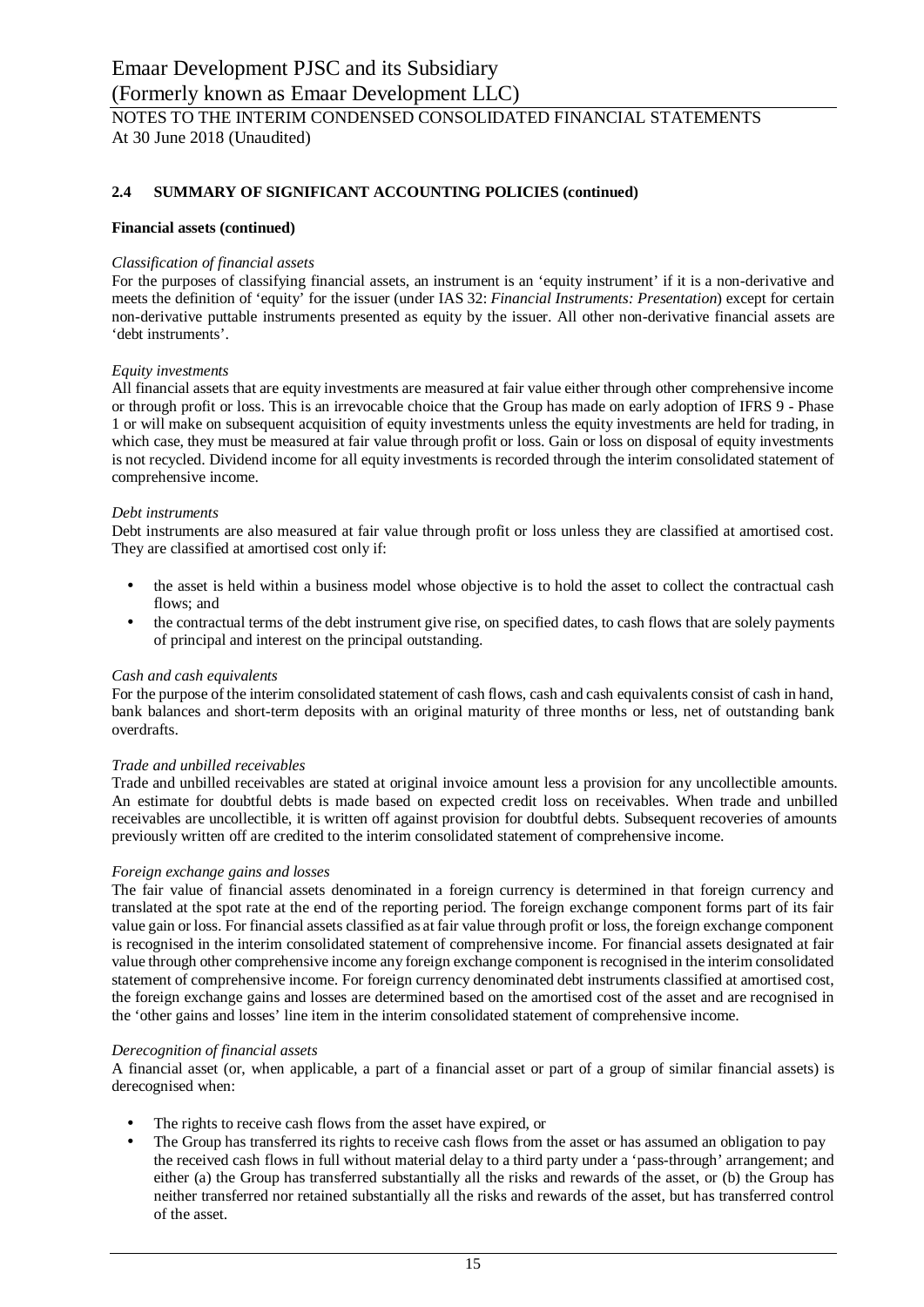## **2.4 SUMMARY OF SIGNIFICANT ACCOUNTING POLICIES (continued)**

#### **Financial assets (continued)**

### *Derecognition of financial assets (continued)*

When the Group has transferred its right to receive cash flows from an asset or has entered into a pass-through arrangement, it evaluates if and to what extent it has retained the risks and rewards of ownership. When it has neither transferred nor retained substantially all the risks and rewards of the asset nor transferred control of the asset, the asset is recognised to the extent of the Group's continuing involvement in the asset. Continuing involvement that takes the form of a guarantee over the transferred asset is measured at the lower of the original carrying amount of the asset and the maximum amount of consideration that the Group could be required to repay.

#### **Impairment of non-financial assets**

The Group assesses at each reporting date whether there is an indication that a non-financial asset may be impaired. If any indication exists, or when annual impairment testing for an asset is required, the Group estimates the asset's recoverable amount. An asset's recoverable amount is the higher of an asset's or cash-generating unit's (CGU) fair value less costs to sell and its value in use and is determined for an individual asset, unless the asset does not generate cash inflows that are largely independent of those from other assets or groups of assets. Where the carrying amount of an asset or CGU exceeds its recoverable amount, the asset is considered impaired and is written down to its recoverable amount. In assessing value in use, the estimated future cash flows are discounted to their present value using a pre-tax discount rate that reflects current market assessments of the time value of money and the risks specific to the asset. In determining fair value less costs to sell, an appropriate valuation model is used. These calculations are corroborated by valuation multiples, quoted share prices for publicly traded entities or other available fair value indicators. Impairment losses of continuing operations are recognised in the interim consolidated statement of comprehensive income in those expense categories consistent with the function of the impaired asset.

For assets excluding goodwill, an assessment is made at each reporting date as to whether there is any indication that previously recognised impairment losses may no longer exist or may have decreased. If such indication exists, the Group estimates the asset's or cash-generating unit's recoverable amount. A previously recognised impairment loss is reversed only if there has been a change in the assumptions used to determine the asset's recoverable amount since the last impairment loss was recognised. The reversal is limited so that the carrying amount of the asset does not exceed its recoverable amount, nor exceed the carrying amount that would have been determined, net of depreciation, had no impairment loss been recognised for the asset in prior years. Such reversal is recognised in the interim consolidated statement of comprehensive income.

#### **Financial liabilities and equity instruments issued by the Group**

Debt and equity instruments are classified as either financial liabilities or as equity instruments in accordance with the substance of the contractual agreements. Financial liabilities within the scope of IFRS 9, are classified as financial liabilities at fair value through profit or loss, loans and borrowings, or as derivative instruments as appropriate. The Group determines the classification of its financial liabilities at the initial recognition.

#### *Trade and other payables*

Liabilities are recognised for amounts to be paid in the future for goods or services received, whether billed by the supplier or not.

#### *Loans and borrowings*

Term loans are initially recognised at the fair value of the consideration received less directly attributable transaction costs.

After initial recognition, interest-bearing loans and borrowings are subsequently measured at amortised cost using the effective interest rate method. Gains and losses are recognised in the interim consolidated statement of comprehensive income when the liabilities are derecognised as well as through the amortisation process.

#### *Other financial liabilities*

Other financial liabilities are initially measured at fair value, net of transaction costs and are subsequently measured at amortised cost using the effective interest method, with interest expense recognised on an effective yield basis.

The effective interest method is a method of calculating the amortised cost of a financial liability and of allocating interest expense over the relevant period. The effective interest rate is the rate that exactly discounts estimated future cash payments through the expected life of the financial liability, or, where appropriate, a shorter period.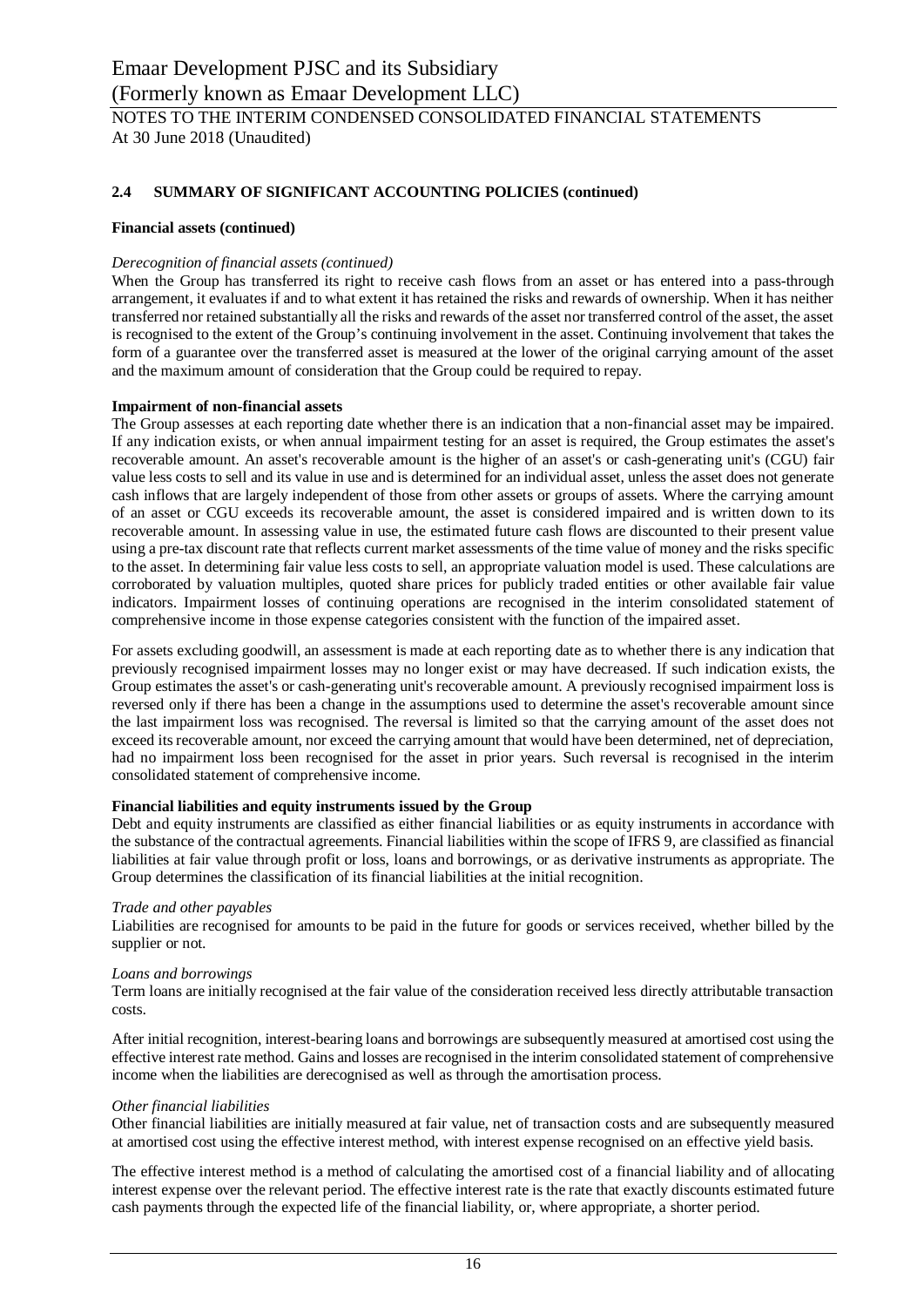## **2.4 SUMMARY OF SIGNIFICANT ACCOUNTING POLICIES (continued)**

#### **Financial liabilities and equity instruments issued by the Group (continued)**

#### *Derecognition of financial liabilities*

The Group derecognises financial liabilities when, and only when, the Group's obligations are discharged, cancelled or they expire. Where an existing financial liability is replaced by another from the same lender on substantially different terms, or the terms of an existing liability are substantially modified, then the difference in the respective carrying amounts is recognised in the interim consolidated statement of comprehensive income.

#### *Offsetting of financial instruments*

Financial assets and financial liabilities are offset and the net amount is reported in the interim consolidated statement of financial position if there is a currently enforceable legal right to offset the recognised amounts and there is an intention to settle on a net basis, to realise the assets and settle the liabilities simultaneously.

#### **Provisions**

Provisions are recognised when the Group has a legal or constructive obligation as a result of a past event, it is probable that an outflow of resources embodying economic benefits will be required to settle the obligation, and the amount can be reliably estimated. When the Group expects some or all of a provision to be reimbursed, the reimbursement is recognised as a separate asset but only when the reimbursement is virtually certain. The expense relating to any provision is presented in the interim consolidated statement of comprehensive income net of any reimbursement.

Provisions are measured at the present value of the expenditures expected to be required to settle the obligation at the end of the reporting period, using a rate that reflects current market assessments of the time value of money and the risks specific to the obligation.

Provisions are reviewed at each reporting date and adjusted to reflect the current best estimate. If it is no longer probable that an outflow of resources embodying economic benefits will be required to settle the obligation, the provision is reversed.

#### **Contingencies**

Contingent liabilities are not recognised in the interim condensed consolidated financial statements. They are disclosed unless the possibility of an outflow of resources embodying economic benefits is remote. A contingent asset is not recognised in the interim condensed consolidated financial statements but disclosed when an inflow of economic benefits is probable.

#### **Fair value measurement**

The fair value of financial instruments that are traded in active markets at each reporting date is determined by reference to quoted market prices or dealer price quotations (bid price for long positions and ask price for short positions), without any deduction for transaction costs.

For financial instruments not traded in an active market, the fair value is determined using appropriate valuation techniques. Such techniques may include:

- $\mathcal{L}^{\mathcal{L}}$ Using recent arm's length market transactions
- Reference to the current fair value of another instrument that is substantially the same
- A discounted cash flow analysis or other valuation models ÷.

#### **3 SEGMENT INFORMATION**

For management purposes, the Group is organised into one segment based on its products and services, which is the real estate development business. Accordingly, the Group only has one reportable segment. Management monitors the operating results of the business as a single unit for the purpose of making decisions about resource allocation and performance assessment.

#### *Business segments*

Revenue, operating results, assets and liabilities presented in the interim condensed consolidated financial statements relates to the real estate development business of the Group.

#### *Geographic segment*

The Group is currently operating only in the UAE, hence the operating results, assets and liabilities presented it the interim condensed consolidated financial statements relates to its operation in the UAE.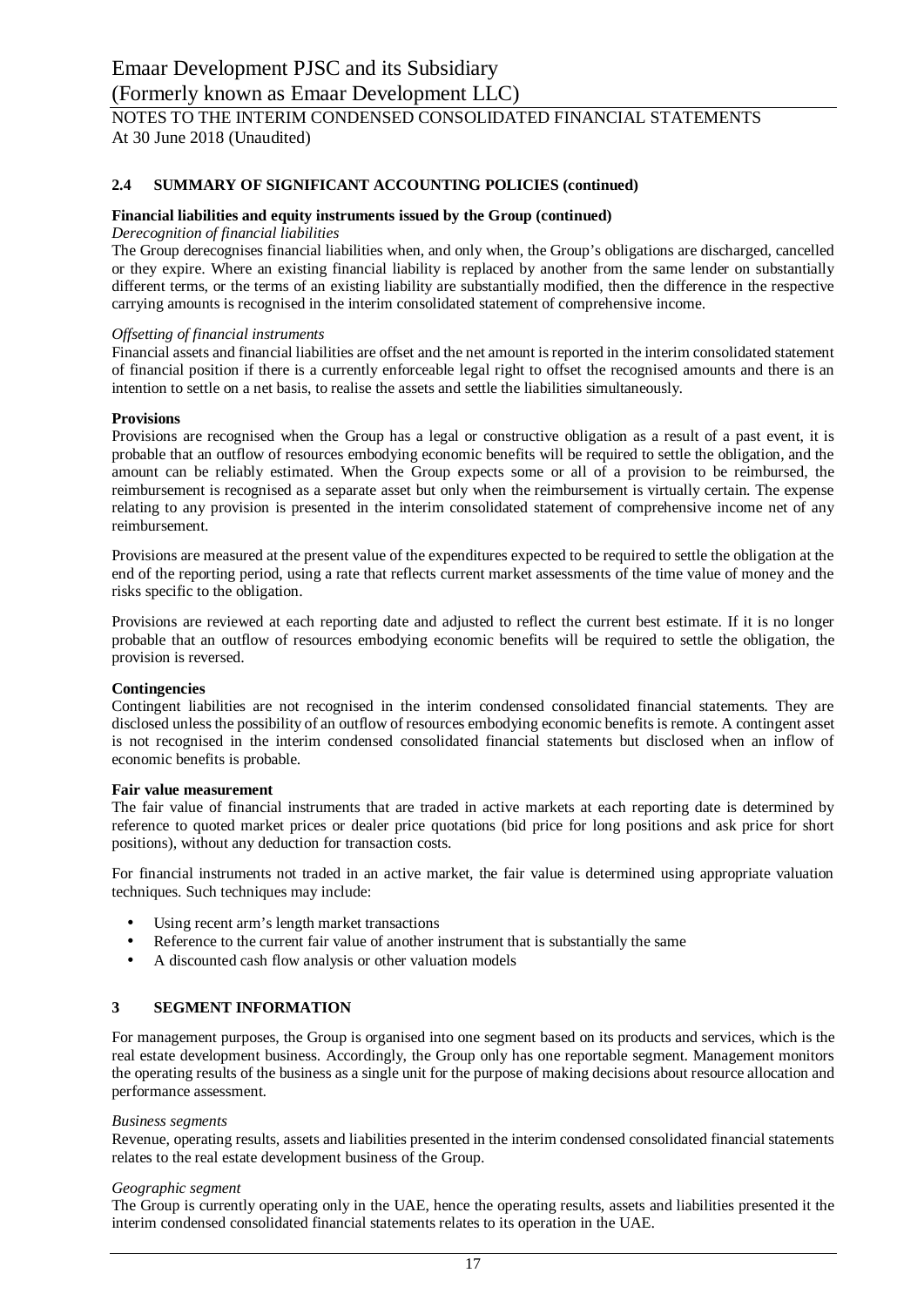NOTES TO THE INTERIM CONDENSED CONSOLIDATED FINANCIAL STATEMENTS At 30 June 2018 (Unaudited)

## **4 REVENUE AND COST OF REVENUE**

|                                                    | 21 November<br>2017 to<br>30 June<br>2018<br><b>AED'000</b> |                                   | Six-month<br>period ended         | <b>Three-month</b><br>period ended |                                   |
|----------------------------------------------------|-------------------------------------------------------------|-----------------------------------|-----------------------------------|------------------------------------|-----------------------------------|
|                                                    |                                                             | 30 June<br>2018<br><b>AED'000</b> | 30 June<br>2017<br><b>AED'000</b> | 30 June<br>2018<br>AED'000         | 30 June<br>2017<br><b>AED'000</b> |
| Revenue                                            |                                                             |                                   |                                   |                                    |                                   |
| Sale of condominiums                               | 3,971,383                                                   | 3,446,454                         | 2,427,568                         | 1,734,745                          | 1,223,303                         |
| Sale of villas                                     | 3,571,063                                                   | 3,028,434                         | 560,080                           | 1,704,437                          | 203,075                           |
| Sale of commercial units, plots of land and others | 626,401                                                     | 515,834                           | 203,618                           | 286,323                            | 91,500                            |
|                                                    | 8,168,847                                                   | 6,990,722                         | 3,191,266                         | 3,725,505                          | 1,517,878                         |
| Cost of revenue                                    |                                                             |                                   |                                   |                                    |                                   |
| Cost of condominiums                               | 2,490,354                                                   | 2,176,984                         | 1,477,353                         | 1,096,650                          | 735,732                           |
| Cost of villas                                     | 1,851,894                                                   | 1,554,863                         | 319,489                           | 847,786                            | 97,984                            |
| Cost of commercial units, plots of land and others | 209,109                                                     | 179,787                           | 167,236                           | 110,071                            | 52,976                            |
|                                                    | 4,551,357                                                   | 3,911,634                         | 1,964,078                         | 2,054,507                          | 886,692                           |
|                                                    |                                                             |                                   |                                   |                                    |                                   |

Below is the split of revenue recognised over a period of time and single point in time:

|                         | 21 November | Six-month           |             | <b>Three-month</b>  |           |
|-------------------------|-------------|---------------------|-------------|---------------------|-----------|
|                         | 2017 to     | <i>period ended</i> |             | <i>period ended</i> |           |
|                         | 30 June     | 30 June             | $30$ June   | 30 June             | $30$ June |
|                         | 2018        | 2018                | 2017        | 2018                | 2017      |
|                         | AED'000     | AED'000             | AED'000     | AED'000             | AED'000   |
| - Over a period of time | 7,689,370   | 6,611,848           | 3,071,133   | 3,480,333           | 1,477,125 |
| - Single point in time  | 479,477     | 378,874             | 120,133     | 245,172             | 40,753    |
|                         | 8.168.847   | 6,990,722           | 3, 191, 266 | 3,725,505           | 1,517,878 |

## **5 SELLING, GENERAL AND ADMINISTRATIVE EXPENSES**

|                                                                                                                                                                 | 21 November<br>$2017$ to<br>30 June<br>2018<br>AED'000 | Six-month<br>period ended                        |                                               |                                                | <b>Three-month</b><br>period ended           |  |
|-----------------------------------------------------------------------------------------------------------------------------------------------------------------|--------------------------------------------------------|--------------------------------------------------|-----------------------------------------------|------------------------------------------------|----------------------------------------------|--|
|                                                                                                                                                                 |                                                        | 30 June<br>2018<br>AED'000                       | $30$ June<br>2017<br>AED'000                  | 30 June<br>2018<br>AED'000                     | $30$ June<br>2017<br>AED'000                 |  |
| Sales and marketing expenses<br>Payroll and related expenses<br>Property management expenses<br>Depreciation of property, plant and equipment<br>Other expenses | 175,176<br>143,301<br>66.251<br>9,151<br>273,984       | 155,359<br>105,954<br>57.182<br>7,529<br>234.315 | 59,952<br>72,562<br>27.367<br>7.243<br>65.852 | 80,605<br>54,161<br>38,886<br>3,905<br>123,534 | 14,538<br>41,541<br>9.705<br>3,621<br>11,388 |  |
|                                                                                                                                                                 | 667,863                                                | 560,339                                          | 232,976                                       | 301,091                                        | 80,793                                       |  |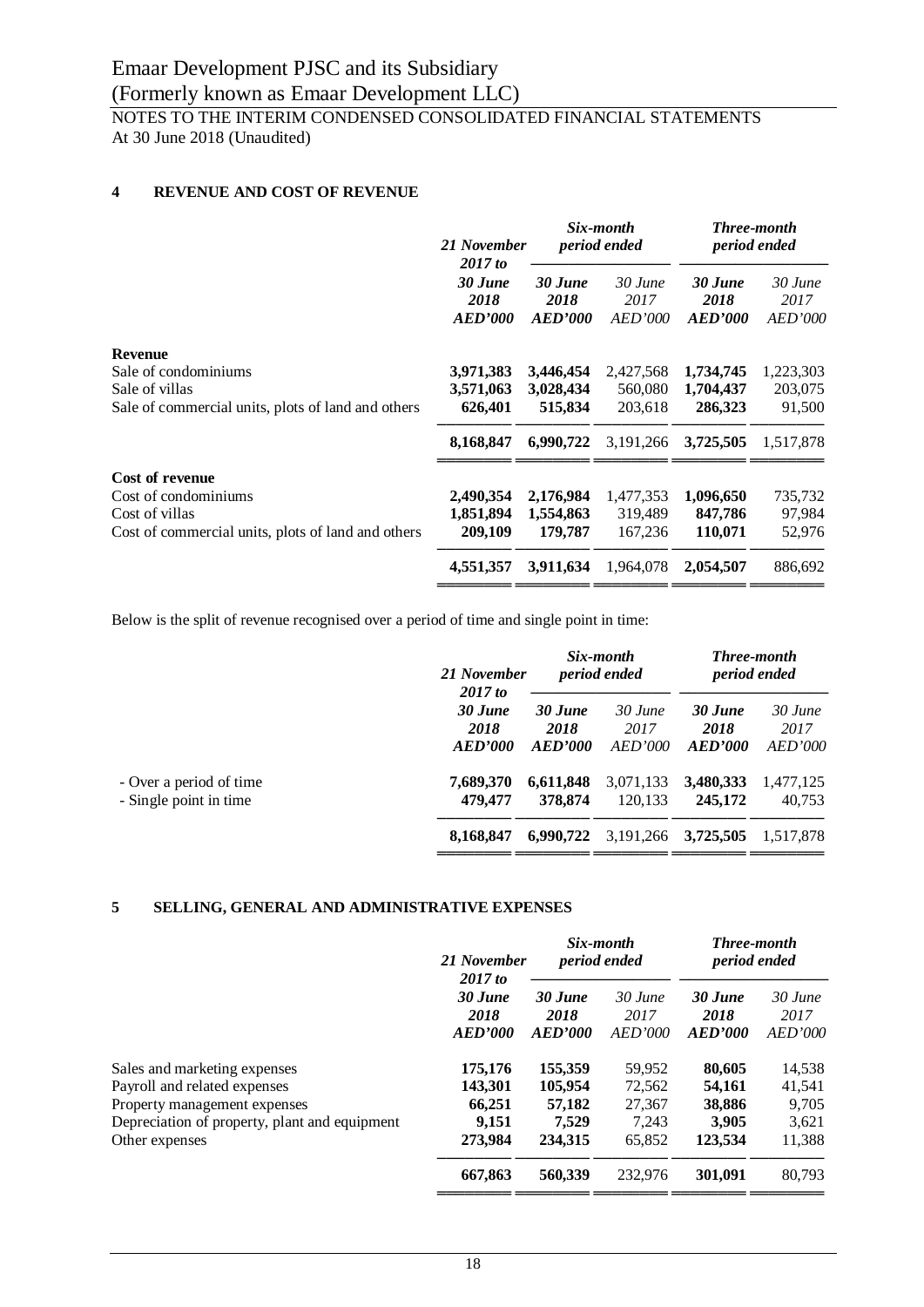## NOTES TO THE INTERIM CONDENSED CONSOLIDATED FINANCIAL STATEMENTS At 30 June 2018 (Unaudited)

## **6 FINANCE INCOME**

|                                                                     | 21 November      | Six-month             |                  | <b>Three-month</b> |                  |
|---------------------------------------------------------------------|------------------|-----------------------|------------------|--------------------|------------------|
|                                                                     | 2017 to          | period ended          |                  | period ended       |                  |
|                                                                     | 30 June          | 30 June               | 30 June          | 30 June            | $30$ June        |
|                                                                     | 2018             | 2018                  | 2017             | 2018               | 2017             |
|                                                                     | AED'000          | <i><b>AED'000</b></i> | <i>AED'000</i>   | AED'000            | AED'000          |
| Finance income on fixed deposits with banks<br>Other finance income | 18,519<br>71,604 | 14,696<br>57,780      | 24,061<br>31,467 | 4.509<br>37,123    | 11,606<br>22,357 |
|                                                                     | 90,123           | 72,476                | 55,528           | 41,632             | 33,963           |

## **7 BANK BALANCES AND CASH**

|                                             | 30 June<br>2018<br>AED'000 | 31 December<br>2017<br><b>AED'000</b> |
|---------------------------------------------|----------------------------|---------------------------------------|
| Cash in hand                                | 1,016                      | 2                                     |
| Current and call bank deposit accounts      | 8,317,417                  | 7,157,195                             |
| Fixed deposits maturing within three months | 176,040                    | 598,302                               |
| Cash and cash equivalents                   | 8,494,473                  | 7,755,499                             |
| Fixed deposits maturing after three months  | 493.538                    | 1,856,397                             |
|                                             | 8,988,011                  | 9,611,896                             |
|                                             |                            |                                       |

Cash at banks earn interest at fixed rates based on prevailing bank deposit rates. Short-term fixed deposits are made for varying periods between one day and three months, depending on the immediate cash requirements of the Group, and earn interest at the respective short-term deposit rates.

Fixed deposits maturing after three months earn interest at rates between 2.05% and 3.12% per annum (31 December 2017: 1.30% and 2.55% per annum).

The Group is required to maintain certain deposits/balances amounting to AED 8,363,852 thousands (31 December 2017: AED 9,128,019 thousands) with banks for advances received from customers against sale of development properties which are deposited into escrow accounts. These deposits/balances are not under lien.

## **8 TRADE AND UNBILLED RECEIVABLES**

|                                           | 30 June<br>2018<br>AED'000 | 31 December<br>2017<br>AED'000 |
|-------------------------------------------|----------------------------|--------------------------------|
| <b>Trade receivables</b>                  |                            |                                |
| Amounts receivables within 12 months      | 960,447                    | 765,232                        |
| <b>Unbilled receivables</b>               |                            |                                |
| Unbilled receivables within 12 months     | 2,148,639                  | 706,231                        |
| Unbilled receivables after 12 months, net | 203,077                    | 94,833                         |
|                                           | 2,351,716                  | 801,064                        |
| Total trade and unbilled receivables      | 3,312,163                  | 1,566,296                      |
|                                           |                            |                                |

The above trade receivables are net of AED 56,629 thousands (31 December 2017: AED 56,629 thousands) relating to provision for doubtful debts representing management's best estimate of loss based on an expected credit loss model. All other receivables are considered fully recoverable.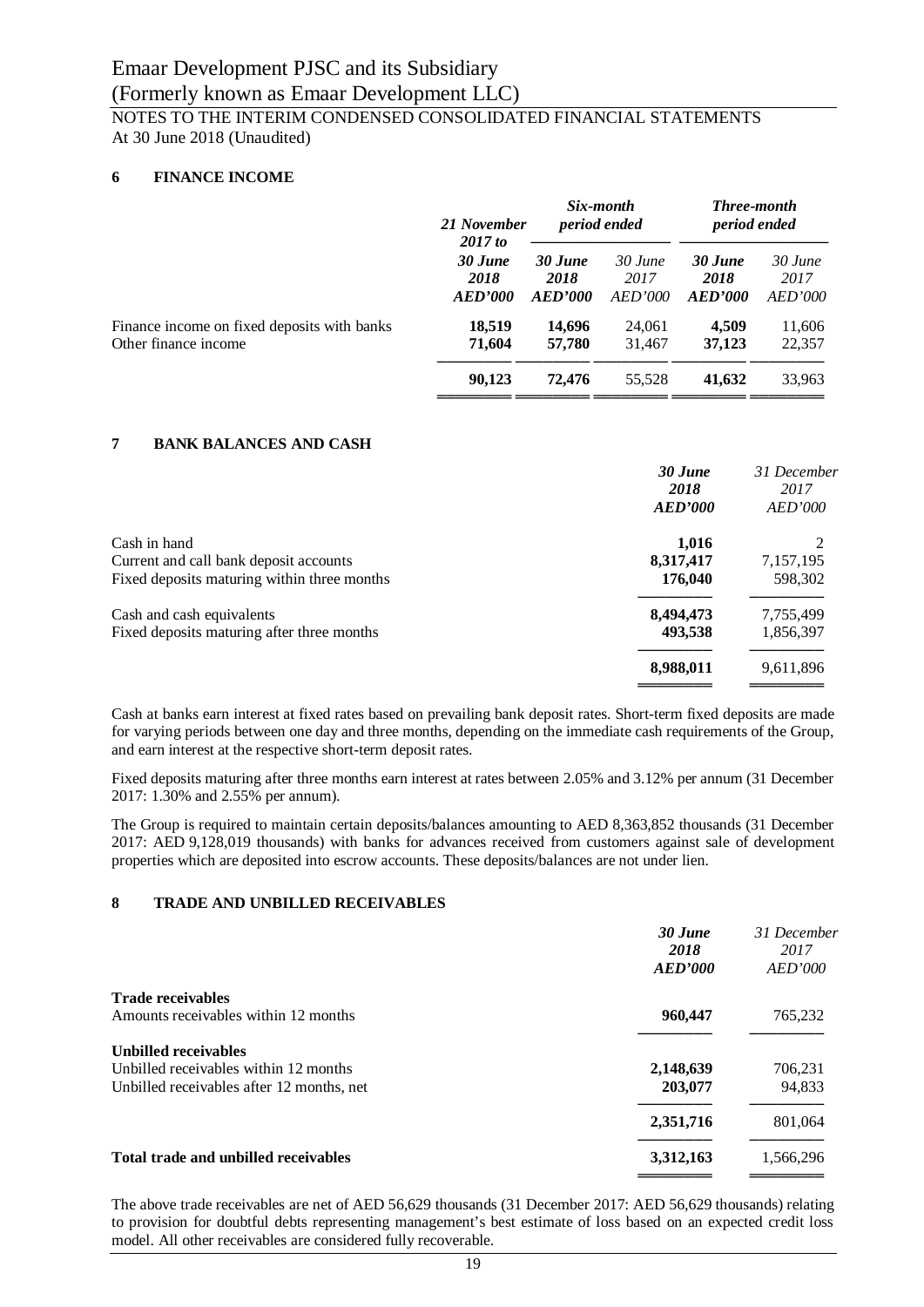## **9 OTHER ASSETS, RECEIVABLES, DEPOSITS AND PREPAYMENTS**

|                                    | 30 June<br>2018 | 31 December<br>2017 |
|------------------------------------|-----------------|---------------------|
|                                    | AED'000         | AED'000             |
| Due from related parties (note 17) | 1,672,169       | 1,288,548           |
| Advances to contractors and others | 1,349,327       | 1,106,207           |
| Deferred sales commission (i)      | 698,668         | 666.144             |
| Value added tax recoverable        | 237,392         |                     |
| Prepayments                        | 24,794          | 7,294               |
| Accrued interest                   | 2.620           | 5,140               |
| Other receivables and deposits     | 184,764         | 68.220              |
|                                    | 4,169,734       | 3,141,553           |
|                                    |                 |                     |

Above receivables are expected to be recovered within 12 months from the reporting date.

(i) The deferred sales commission expense incurred to obtain or fulfil a contract with the customers is amortised over the period of satisfying performance obligations where applicable.

## **10 DEVELOPMENT PROPERTIES**

|                                                                   | 30 June<br>2018<br><b>AED'000</b> | 31 December<br>2017<br>AED'000 |
|-------------------------------------------------------------------|-----------------------------------|--------------------------------|
| Balance at the beginning of the period/year                       | 9,359,957                         | 6,022,305                      |
| Add: Costs incurred during the period/year                        | 4,951,101                         | 8,651,935                      |
| Less: Costs transferred to cost of revenue during the period/year | (3,911,234)                       | (5,101,768)                    |
| Less: Transferred to Ultimate Parent (i)                          | ۰                                 | (81,019)                       |
| Less: Transferred to affiliated entities (i)                      | ۰                                 | (131, 496)                     |
| Balance at the end of the period/year                             | 10,399,824                        | 9,359,957                      |
|                                                                   |                                   |                                |

(i) Represents infrastructure cost of build to lease/operate assets (BTL / BTO) charged to Ultimate Parent and its affiliated entities as per the MTA. As agreed in the MTA, development of all infrastructure relating to the projects, including BTL / BTO assets will be carried out by the Company and transferred to the Ultimate Parent and its affiliated entities at an agreed rate.

## **11 LOANS TO JOINT VENTURES**

|                                                | 30 June<br>2018<br><b>AED'000</b> | 31 December<br>2017<br><i>AED'000</i> |
|------------------------------------------------|-----------------------------------|---------------------------------------|
| Zabeel Square LLC<br>Emaar Dubai South DWC LLC | 229,153<br>212,660                | 201,463<br>204,167                    |
|                                                | 441,813                           | 405,630                               |

Loans to joint ventures are unsecured, repayable on demand and do not carry any interest.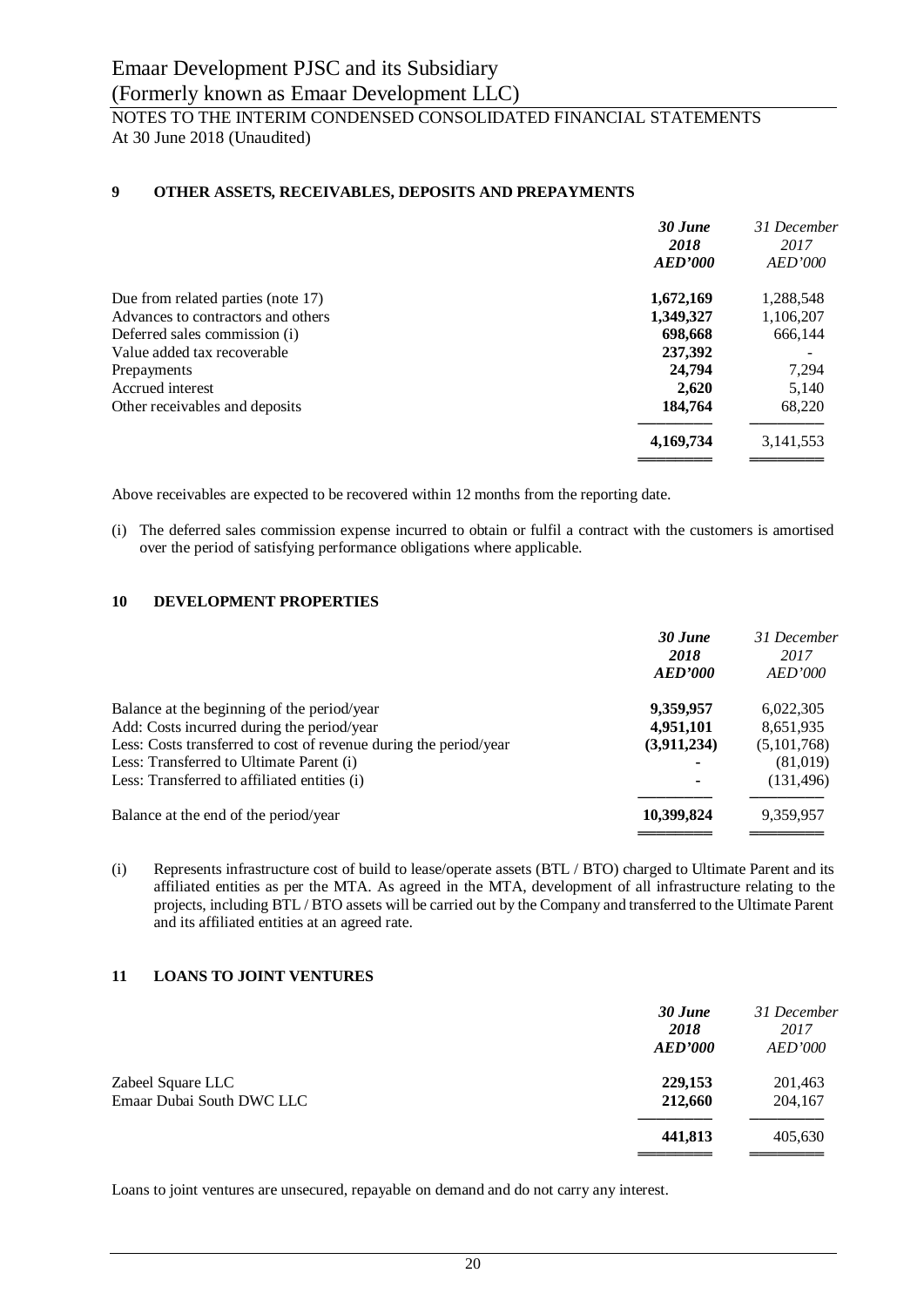## **12 INVESTMENTS IN JOINT VENTURES**

|                                                        | 30 June<br>2018<br><b>AED'000</b> | 31 December<br>2017<br><i>AED'000</i> |
|--------------------------------------------------------|-----------------------------------|---------------------------------------|
| Emaar Dubai South DWC LLC (i)                          | 29,557                            | 415                                   |
| Zabeel Square LLC (ii)                                 | <b>150</b>                        | 150                                   |
| Net investment in joint ventures as at period/year end | 29,707                            | 565                                   |
|                                                        |                                   |                                       |

- (i) During 2015, the Ultimate Parent entered into a joint venture agreement with Dubai Aviation City Corporation for the development of the Emaar South project. The joint venture was incorporated in the UAE on 9 May 2016 and operates under the name of Emaar Dubai South DWC LLC ("Emaar South"), in which the Ultimate Parent has a 50% interest. The entity is primarily involved in property development activities. The Group's interest in the joint venture is accounted for using the equity method accounting in the interim condensed consolidated financial statements.
- (ii) On 9 January 2017, the Ultimate Parent entered into a joint venture agreement with Meraas Zabeel Owned by Meraas Venture One Person Company LLC for the purpose of mix-use development in the UAE. The Ultimate Parent has 50% equity interest in the joint venture company, Zabeel Square LLC ("Zabeel Square"). The Group's interest in the joint venture is accounted for using the equity method in the interim condensed consolidated financial statements.

During 2017, based on the MTA, the Ultimate Parent transferred its interest in the BTS real estate development business of the joint ventures to the Company. Accordingly, the joint venture partners agreed for a change in the initial shareholders' agreement and to transfer the interest of the Ultimate Parent in the joint venture companies to the Company. The legal formalities for transfer of such assets were completed in 2017.

## **13 TRADE AND OTHER PAYABLES**

|                                               | 30 June<br>2018<br><b>AED'000</b> | 31 December<br>2017<br>AED'000 |
|-----------------------------------------------|-----------------------------------|--------------------------------|
| Creditors for land purchase                   | 2,503,077                         | 2,249,630                      |
| Project contract cost accruals and provisions | 2,413,797                         | 2,193,014                      |
| Payable to related parties (note 17)          | 1,245,443                         | 609,564                        |
| Trade payables                                | 819,192                           | 330.972                        |
| Sales commission payable                      | 39,246                            | 44.718                         |
| Payable to authorities                        | 31,198                            | 32,562                         |
| Other payables and accruals                   | 413.768                           | 376,975                        |
|                                               | 7,465,721                         | 5,837,435                      |
|                                               |                                   |                                |

#### **14 INTEREST-BEARING LOANS AND BORROWINGS**

The Group has availed USD 1,080,000 thousands (AED 3,966,840 thousands) from its 5 year Murabaha financing facility (the "Facility") with First Abu Dhabi Bank PJSC. The Facility is secured against cash flows of certain projects of the Group, carries profit rate at LIBOR plus 1.4% per annum (31 December 2017: LIBOR plus 1.4% per annum) and is fully repayable by 2022. The Facility is presented in the interim condensed consolidated financial statements at AED 3,926,235 thousands (31 December 2017: AED 3,921,423 thousands), net of unamortised directly attributable transaction cost.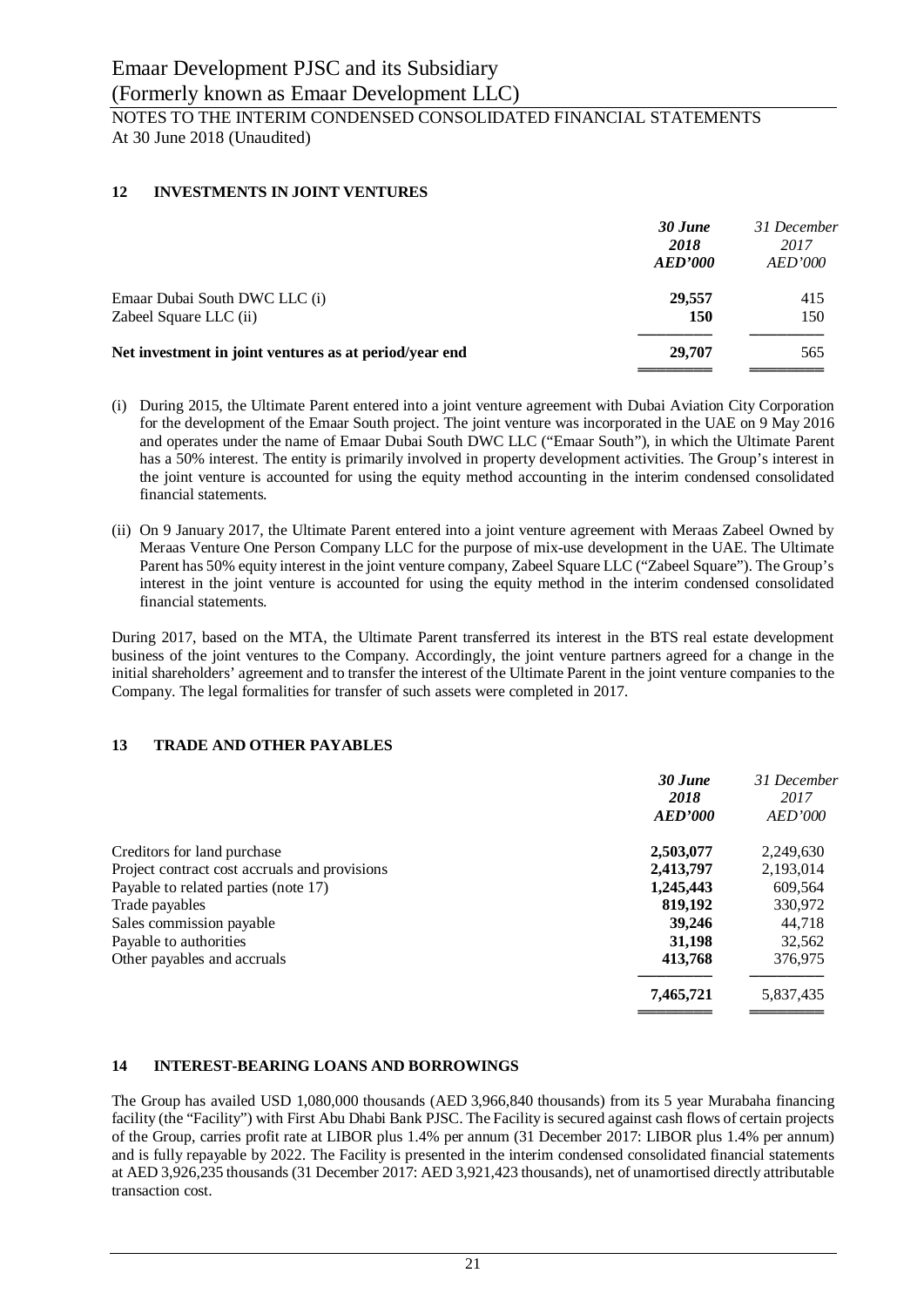## **15 GUARANTEES AND CONTINGENCIES**

The Group has provided a performance guarantee of AED 5,301,501 thousands (31 December 2017: AED 5,169,960 thousands) to the Real Estate Regulatory Authority (RERA), Dubai for its projects as per RERA regulations.

## **16 COMMITMENTS**

At 30 June 2018, the Group had commitments of AED 12,502,346 thousands (31 December 2017: AED 13,487,245 thousands). This represents the value of contracts entered into by the Group including contracts entered into for purchase of plots of land at period/year end, net of invoices received and accruals made at that date. There were certain claims submitted by contractors relating to various projects of the Group in the ordinary course of business from which it is anticipated that no material unprovided liabilities will arise.

## **17 RELATED PARTY DISCLOSURES**

For the purpose of these interim condensed consolidated financial statements, parties are considered to be related to the Group, if the Group has the ability, directly or indirectly, to control the party or exercise significant influence over the party in making financial and operating decisions, or vice versa, or where the Group and the party are subject to common control or common significant influence. Related parties may be individuals or other entities.

#### **Related party transactions**

During the period, the following were the significant related party transactions, which were carried out in the normal course of business on terms agreed between the parties:

|                                                                | Six-month period ended            |                              |
|----------------------------------------------------------------|-----------------------------------|------------------------------|
|                                                                | 30 June<br>2018<br><b>AED'000</b> | $30$ June<br>2017<br>AED'000 |
| <b><i>Ultimate Parent:</i></b>                                 |                                   |                              |
| Selling, general and administrative expenses (refer (i) below) | 221,202                           | 95,958                       |
| Affiliated entities:                                           |                                   |                              |
| Selling, general and administrative expenses                   | 4,939                             | 7,125                        |
| Property development expenses                                  | 41,422                            | 60,822                       |
| Directors, Key management personnel and their related parties: |                                   |                              |
| Selling, general and administrative expenses                   | 1,344                             | 9,087                        |
|                                                                |                                   |                              |

#### **Related party balances**

Significant related party balances (and the interim consolidated statement of financial position captions within which these are included) are as follows:

|                                                                         | 30 June<br>2018<br>AED'000 | 31 December<br>2017<br>AED'000 |
|-------------------------------------------------------------------------|----------------------------|--------------------------------|
| <b><i>Ultimate Parent:</i></b>                                          |                            |                                |
| Other assets, receivables, deposits and prepayments (refer (iii) below) | 1,645,728                  | 1,157,052                      |
| Trade and other payables                                                | 1,245,443                  | 609,564                        |
| <b>Affiliated entities:</b>                                             |                            |                                |
| Other assets, receivables, deposits and prepayments                     | 26,441                     | 131.496                        |
|                                                                         |                            |                                |